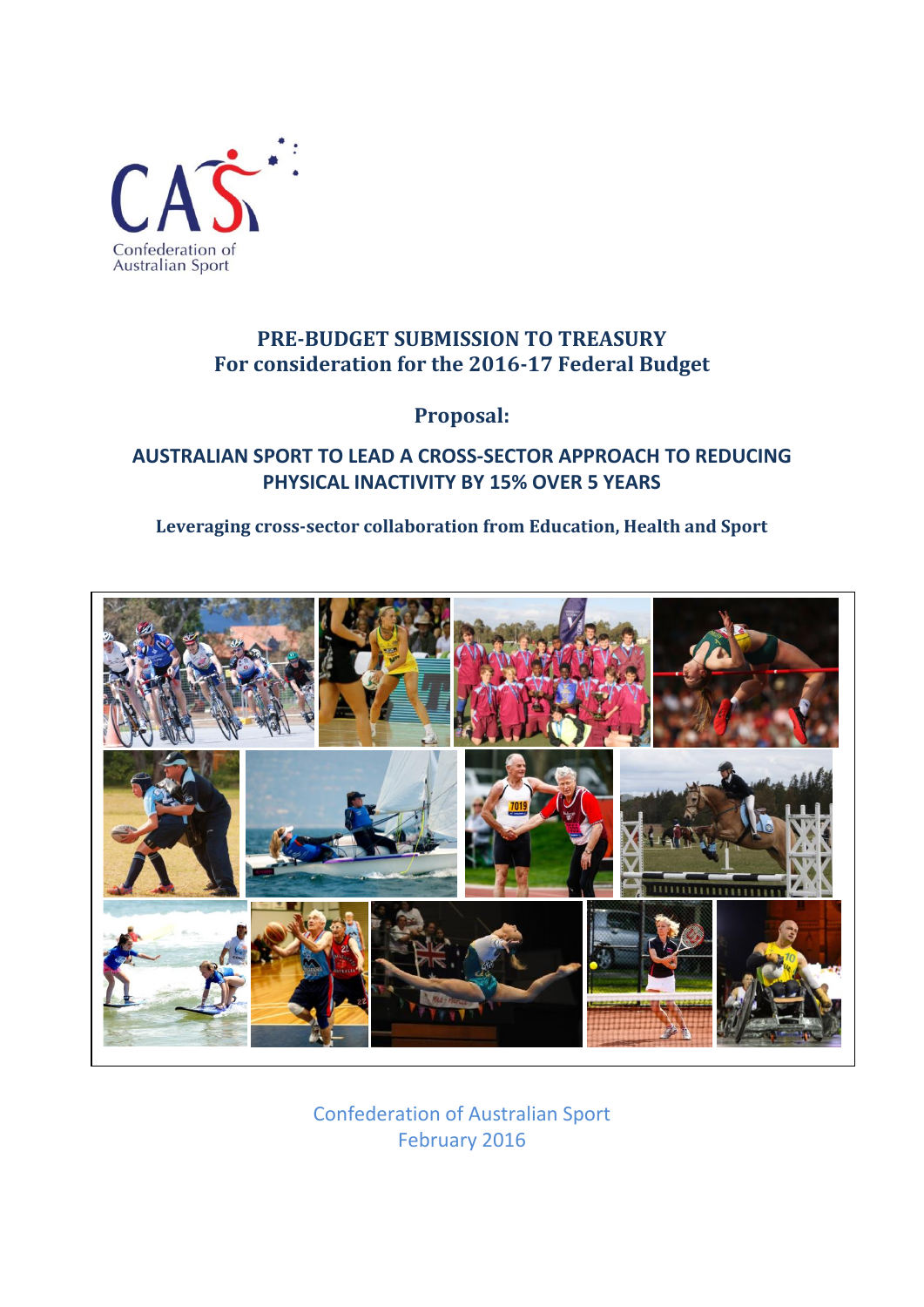## **Contents**

|                                                                                      | 3  |
|--------------------------------------------------------------------------------------|----|
|                                                                                      | 7  |
|                                                                                      | 8  |
|                                                                                      | 8  |
| Section 2: Identifying those individuals likely to achieve required activity levels  | 10 |
|                                                                                      | 12 |
|                                                                                      | 19 |
|                                                                                      | 24 |
|                                                                                      | 27 |
|                                                                                      | 28 |
|                                                                                      | 29 |
|                                                                                      | 29 |
| Appendix B: Australian Health Organisation - potential to benefit from collaboration | 30 |

#### **Confederation of Australian Sport**

For over 30 years the Confederation of Australian Sport has been an independent, not-for-profit industry voice committed to promoting the contribution of community sport and representing the interests of those organisations and peak bodies involved in community based Sport and Active Recreation.

Guided by the mantra of 'sport for all' CAS plays a key facilitation role and works strategically and collaboratively in the following areas in pursuing its goals and objectives.

- Collaboration: building industry collaboration
- Advocacy: issues analysis and advocacy
- Service: providing industry services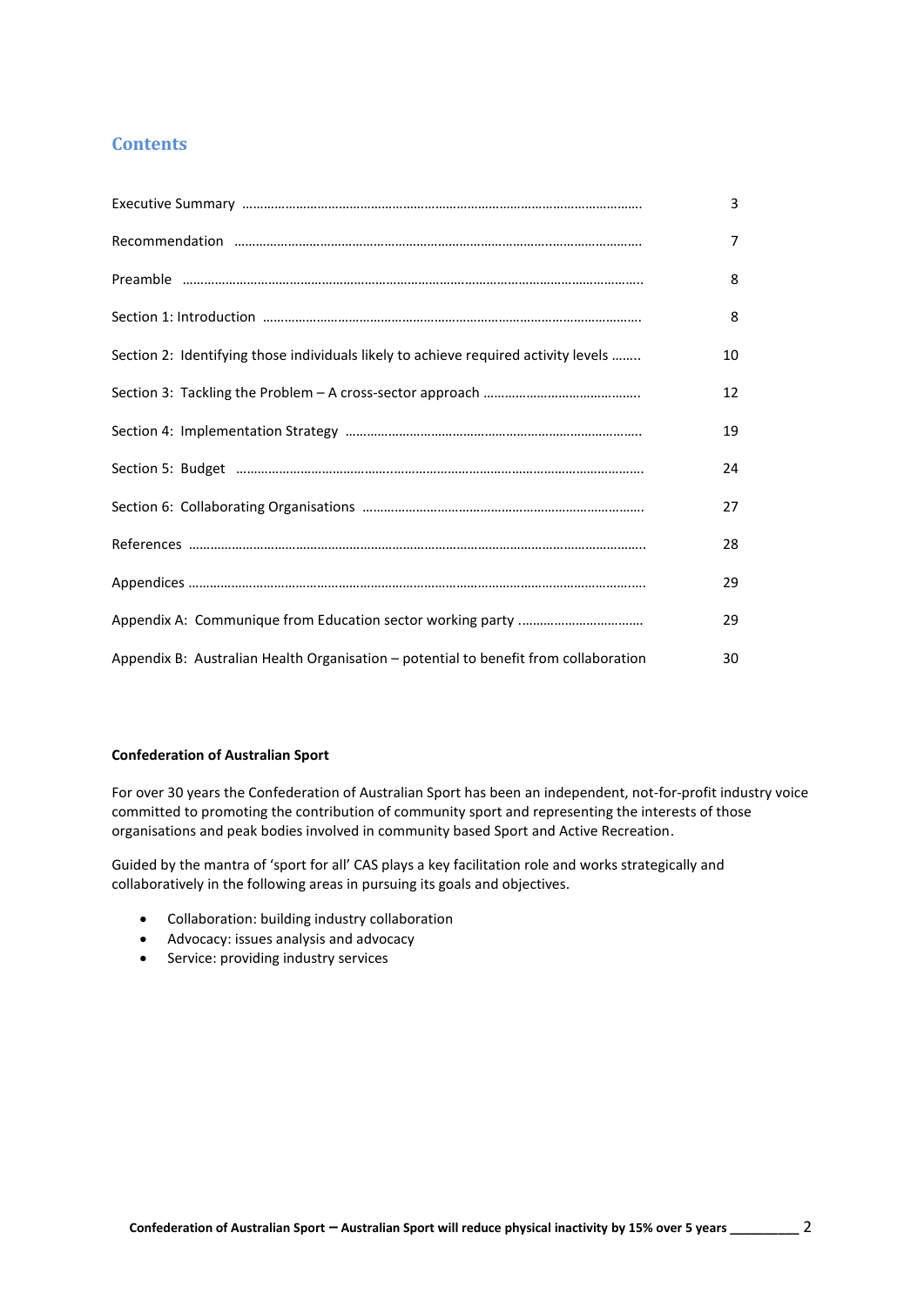## **Australian Sport to lead a cross-sector approach to reducing Physical Inactivity by 15% over 5 years**

## **Leveraging cross-sector collaboration from Education, Health and Sport**

## **Executive Summary**

Today as foreshadowed in the ABS Australian Health Survey: Physical Activity 2011-12<sup>12</sup> only 19% of children 5-17 years and 43% of adults over 17 years meet the Australian Government's National Physical Activity and Sedentary Behaviour Guidelines (NPASBG)<sup>5</sup>.

This submission will explain how Australian Sport has the ability to lead a cross-sector approach to increase the number of Australians meeting the NPASBG by 15% over 5 years. A major factor in the success of the proposal is the leveraging of cross-sector collaboration by key stakeholders in the Education, Health and Sport sectors.

An increase of 15% in Australians meeting the NPASBG by 2021 will result in over 3.3 million more active participants at a saving to the economy of over \$434 million. It would avoid 3,000 deaths, 10,000 new cases of disease and 38,000 DALYs<sup>2</sup>

Adding 15% to the \$23 billion per year contribution sport currently makes to the Australian economy will provide an extra \$3.45 billion per year through increased productivity, volunteer workforce participation and taxation revenue<sup>10</sup>.

There are natural linkages to existing Australian Government policy, in an overarching sense through the Department of Health, Aged Care and Sport under preventative health but also to the *Play.Sport.Australia* policy and the *Sporting Schools* program. Participating members of the Education sector also see important linkages to the effective delivery of the Australian curriculum and to their ability to 'improve children's personal health and wellbeing through physical activity.'

### **Sport is uniquely placed to reduce Physical Inactivity**

Sport currently provides over 50% of Moderate and Vigorous Physical Activity (MVPA) undertaken in Australia today. MVPA is the level of intensity necessary to achieve improvements in personal physical health and 420 minutes for 5-17 year olds and 150 minutes for the 17+ age group are set as weekly requirements of NPASBG.

With 20,000 community sport clubs and over 50,000 access points nationally Australian sport is uniquely positioned to deliver a significant proportion of the required weekly MVPA.

#### **Delivery of MVPA to targeted demographics**

This proposal identifies target demographics and recommends strategies for the delivery of Moderate and Vigorous Physical Activity to these individuals through sport and physical activity providers.

### **Over 80% of the population meeting the guidelines by 2030**

If 15% reduction targets were successfully achieved for 2021, 2025 and again by 2030 then over 80% of the Australian population would be achieving the guidelines by 2030.

### **Target Groups**

The following demographics have been identified as the most specific, reachable and receptive to undertaking MVPA through the community sport system partnering with the education system and allied physical activity deliverers.

- Target Group 1: Children 5-17 years who play sport but do not undertake sufficient MVPA
- Target Group 2: Adults 18 years and older who play sport but do not undertake sufficient MVPA
- Target Group 3: Children non-sport participants who have expressed interest in playing sport
- Target Group 4: Adults non-sport participants who have expressed interest in playing sport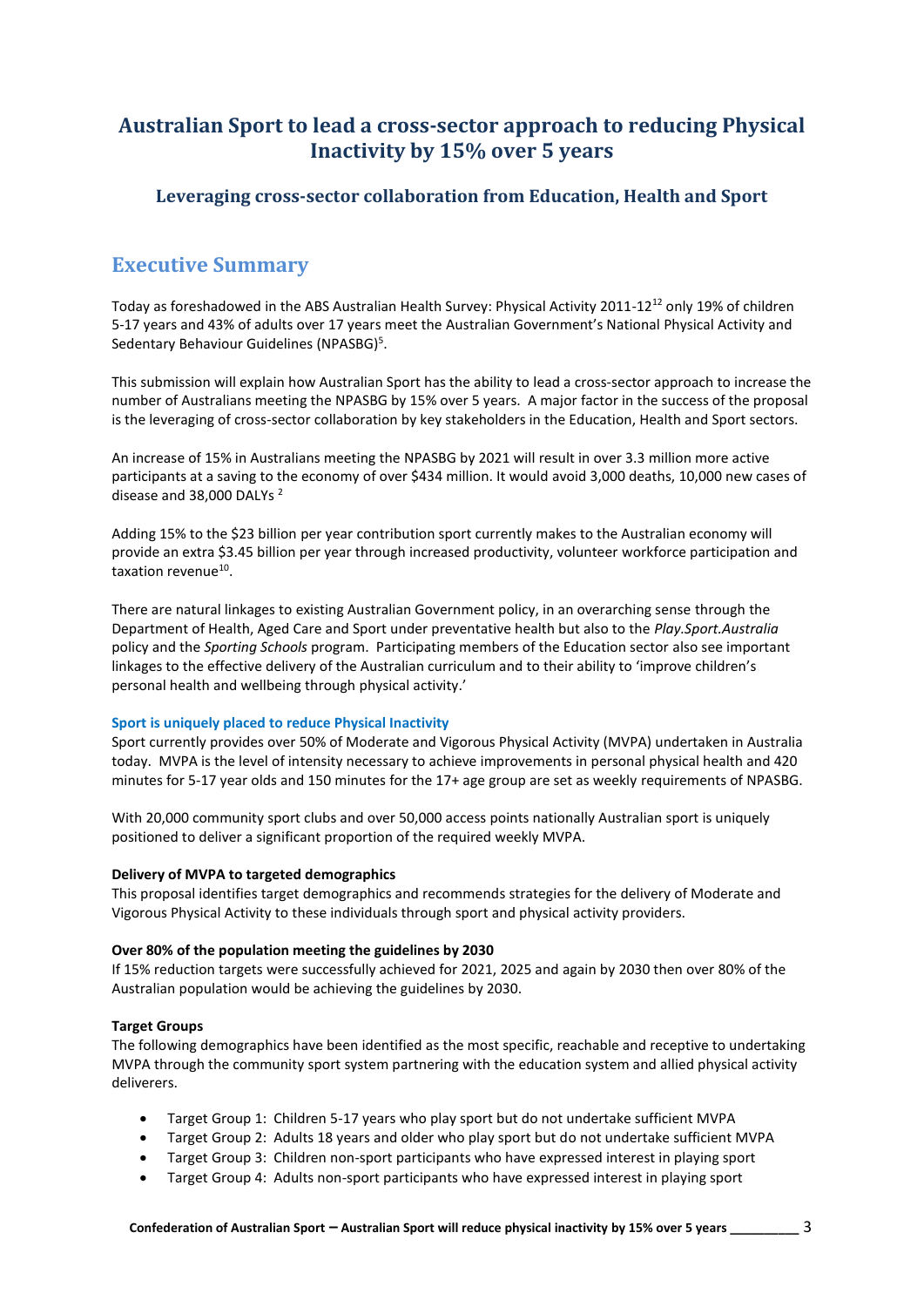#### **Potential conversion and estimate of success**

The following table shows an estimate of successful conversion is proposed for each target group leading to the total of 4.1 million Australians potentially meeting the NPASBG Guidelines within 5 years.

|              | <b>Target Group</b>                                 | <b>No of Individuals</b><br>(million) | <b>Estimate of successful</b><br>conversion (%) | <b>Target for Individuals</b><br>meeting MVPA<br><b>Guidelines (m)</b> |
|--------------|-----------------------------------------------------|---------------------------------------|-------------------------------------------------|------------------------------------------------------------------------|
| 1.           | Children 5-17yrs current sport<br>participants      | 1.68m                                 | 60%                                             | 1.01 <sub>m</sub>                                                      |
| 2.           | Adults 18yrs+ current sport<br>participants         | 5.85m                                 | 35%                                             | 2.05 <sub>m</sub>                                                      |
| 3.           | Children 5-17 – non-sport but<br>interest expressed | 1.10 <sub>m</sub>                     | 25%                                             | 0.28 <sub>m</sub>                                                      |
| 4.           | Adults 18+ - non-sport but<br>interest expressed    | 3.80m                                 | 20%                                             | 0.76 <sub>m</sub>                                                      |
| <b>Total</b> |                                                     | 12.43m                                | 33%                                             | 4.10 <sub>m</sub>                                                      |

#### **Tackling The Problem - A Sport-Education-Health Cross-Sector Approach**

To effectively tackle this challenging task it will require strong and coordinated linkages between the three sectors: Education, Health and Sport. Over the past 18 months CAS has been working with representatives of the three sectors to understand the major objectives and requirements of each, to identify their potentially available resources and assets and to draw linkages between them.

By combining the strengths of the Sport, Education and Health sectors in a collaborative way the task of reaching, engaging and converting 3 million Australians to achieve the Physical Activity Guidelines will be maximised.

Achieving behavioural change and encouraging increased participation is more likely with:

- Multi-directional approach from education, health and sport sources
- Consistent, targeted messaging consistent across the 3 sectors
- All communicating parties being committed to the same outcomes

There is a significant confluence of objectives of the Education, Health and Sport sectors with Moderate and Vigorous Physical Activity being the common thread.

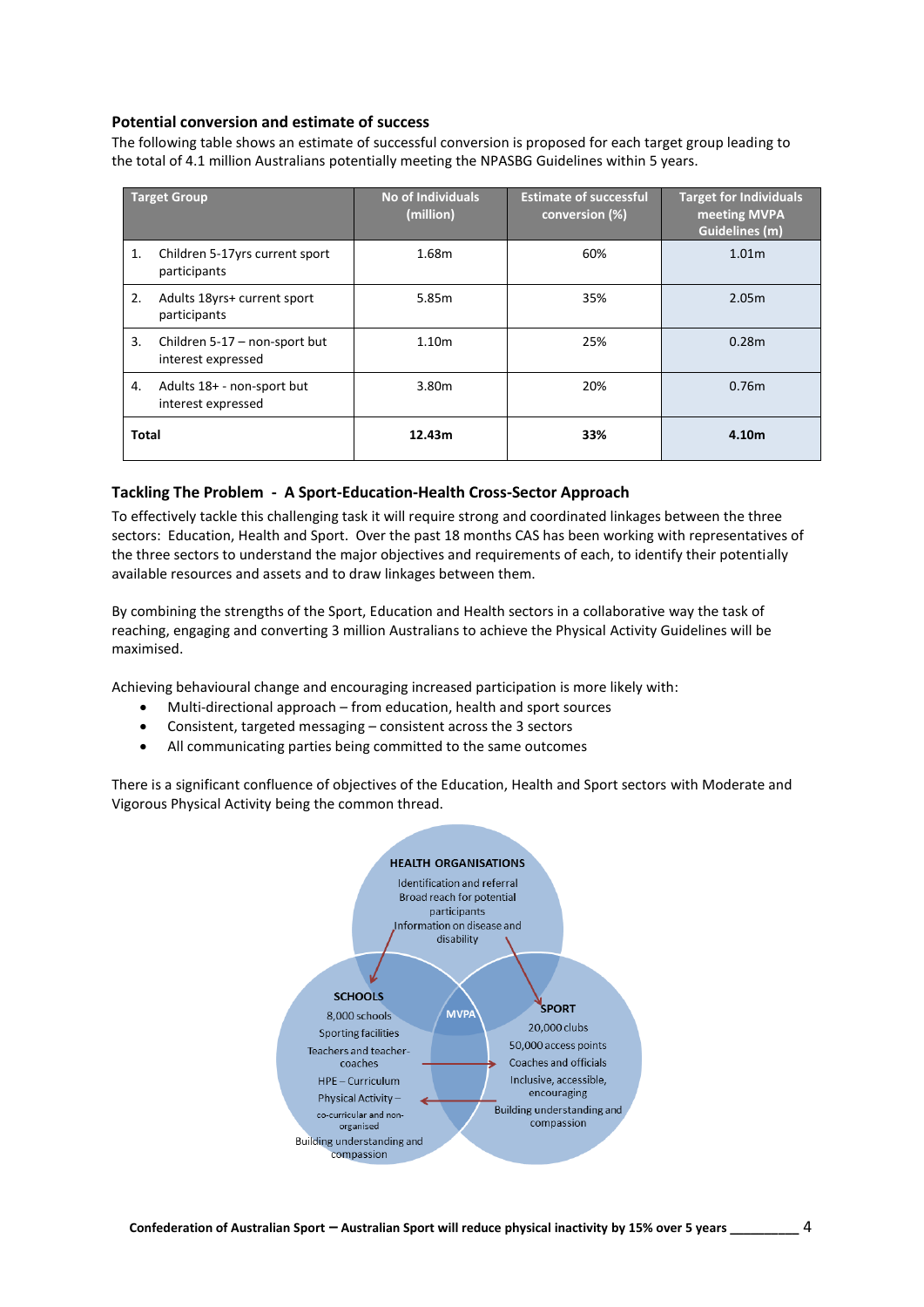**Health Organisations** - **need MVPA** - In order to reduce the health burden of physical inactivity and to achieve a healthy active population the Health system needs access to MVPA.

**Schools** – **prepare children for MVPA** - By teaching the skills, knowledge and enjoyment of activity that includes MVPA the Education system can prepare children for lifelong personal health and wellbeing.

**Sport – possesses the MVPA and delivers it** – As an integral part of sport participation through an extensive community network the Sport system develops and delivers MVPA in an inclusive, cost effective and enthusiastic manner.

#### **Ingredients needed for a successful program**

The key ingredients required for the success across the three sectors have been identified to ensure the effective roll-out and maximal impact of the program. These elements are highlighted in section 3 of the submission.

Each of the three sectors have learned, influential networks with individuals and organisations that can promote, advise and advocate the importance and benefits of MVPA.

#### **Implementation - 'national coordination – local delivery'**

The sporting programs and participation initiatives offered through this proposal will be principally delivered by National Sporting Organisations through their established community networks and will ensure that all necessary quality standards are met.

It is envisaged that local schools will become a community hub for physical activity with strong local linkages with community sport clubs and other relevant local organisations. Feeding into the system will be local health service deliverers and health promotion NGOs who would be able to refer patients and clients for physical activity and other benefits such as inclusion.



Consistent messages about the benefits of MVPA will be developed for use across the 3 sectors in the delivery network as shown in the diagram below.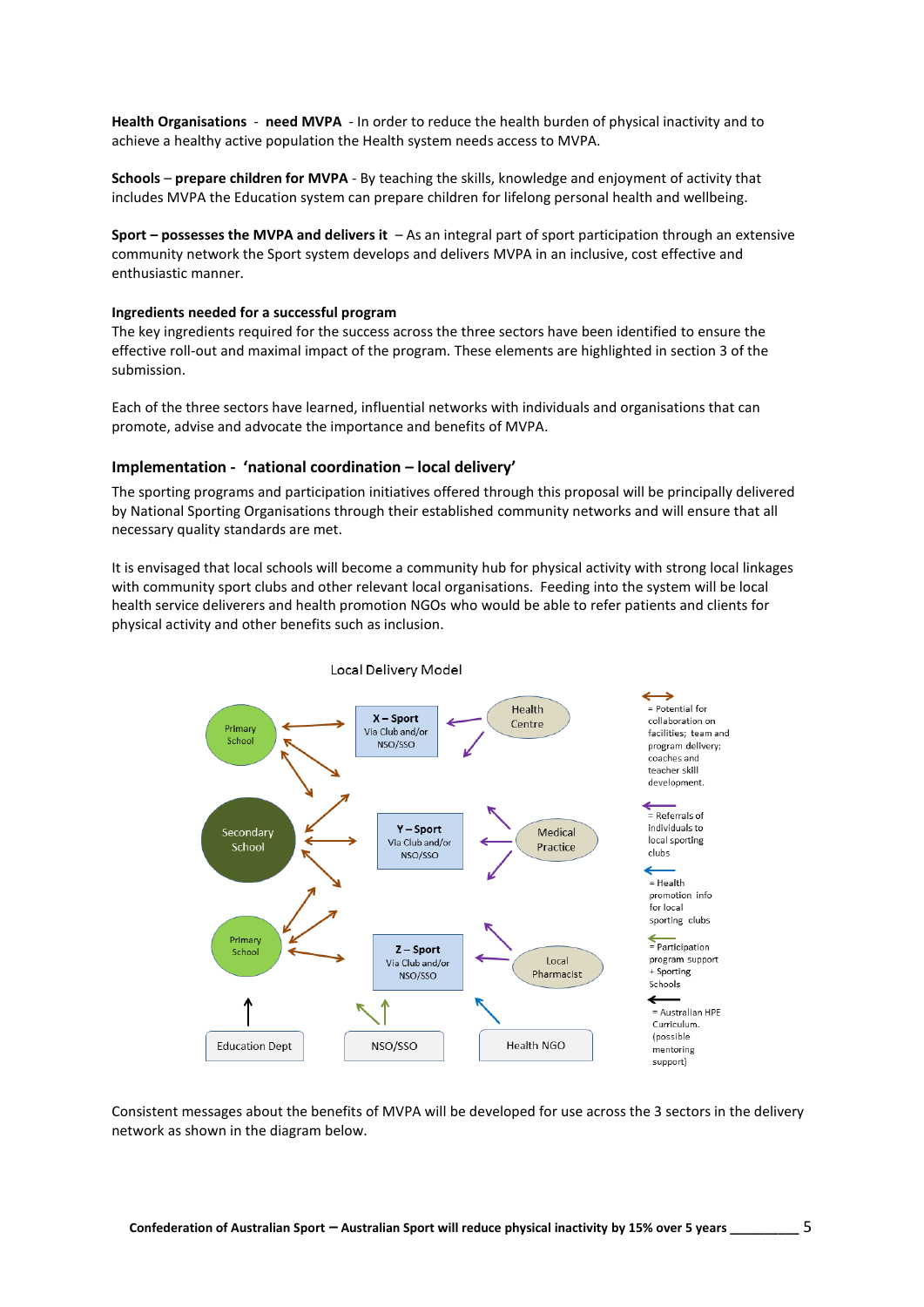The importance of the Education sector cannot be over-estimated. As Rob Nairn, CEO of the Australian Secondary Principals Association says, "The first exposure of children to physical education and sport is often at school. It must be ensured that this first experience is a positive one, to engage and recruit. If it is a negative experience the child will be turned off and will be reluctant and difficult to re-engage."

To achieve the desired increase in participation a range of tools and strategies will be developed and implemented. There will be specific strategies for each of the four population Target Groups. The suite of strategies has not been finalised but will include:

- The development of a local contact and communication database tool
- Maximising local Secondary and/or Primary Schools as a MVPA hub
- Development of a range of sport participation and recruitment strategies
- Incorporating MVPA more specifically and effectively into programs
- Development of key messages for individuals within target groups
- Addressing the affordability of sport participation
- Gaining buy-in from the major beneficiaries of increasing levels of physically active people

CAS believes that the challenge to decrease physical inactivity in Australia by 15% over 5 years is achievable. Over 3 million more Australians will be more active and will be achieving the Government's NPASBG guidelines. This will elevate compliance by the Australian population with the NPASBG guidelines from 43% to 58% by 2021.

#### **The savings to the Australian economy will be greater than \$3 billion per year.**

#### **The proposed cost of this intervention is less than \$350 million per year.**

During the process of developing this proposal CAS has received in principle support from over 75 national organisations across the three collaborating sectors. Collaborating organisations are shown in section 6 of the report.

A table highlighting the health promotion programs of national Health NGOs that will specifically benefit from this proposal is shown as Appendix B.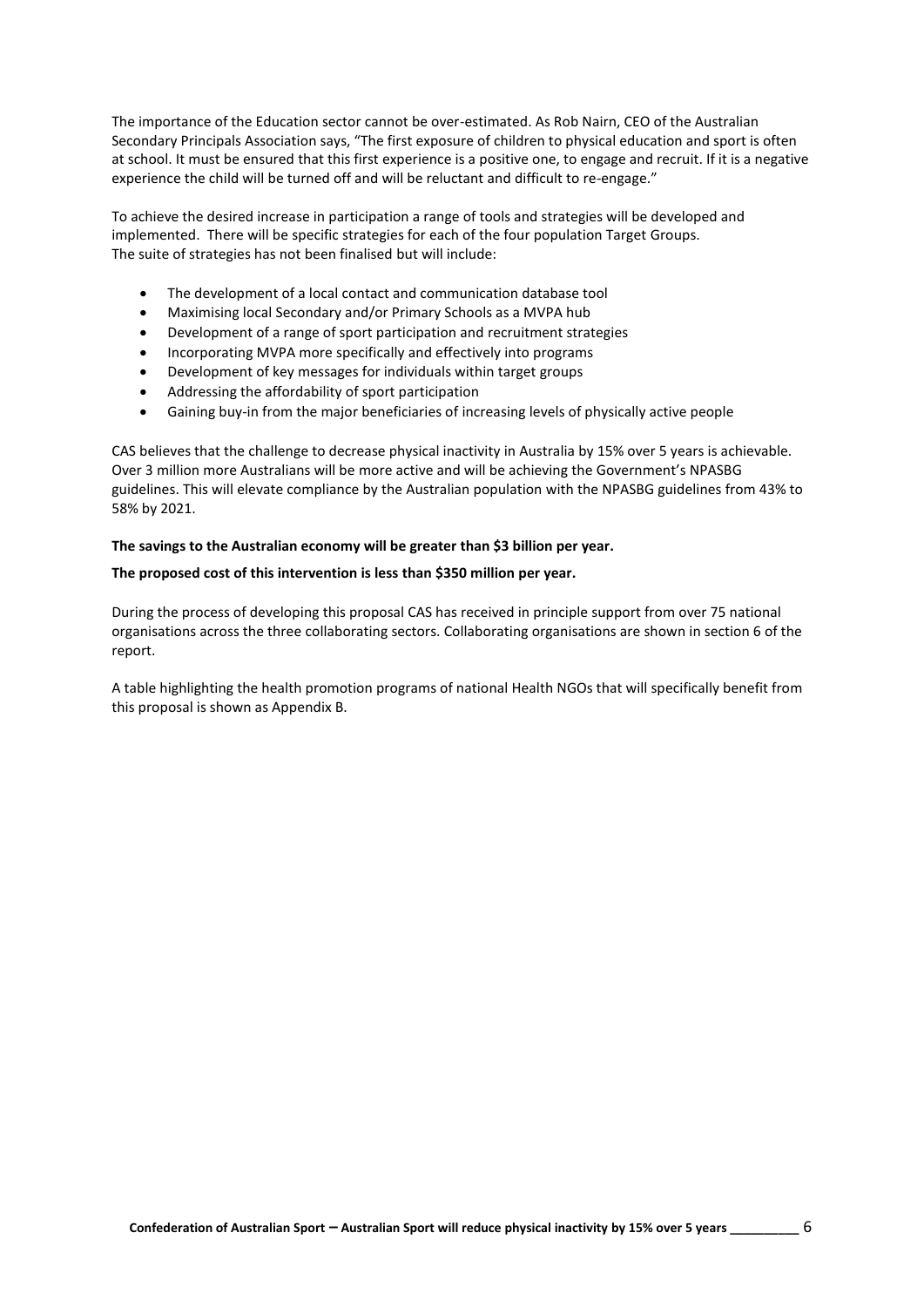## **Recommendation**

Over the past two years CAS has been engaging with a wide group of national stakeholders across the Education, Health and Sport sectors and there has been very strong support for this concept from over 75 national organisations.

The broad feeling is that if Australia continues down its current path the levels of population obesity will continue to grow and that the requirements of the Health system will become unsustainable. The central issues have existed for decades and the decline in moderate and vigorous physical activity across the community and the school system has been tracked over the past 20 years.

### **RECOMMENDATION:**

**That the Australian Government support the Education, Health and Sport cross-sector initiative to decrease Physical Inactivity by 15% over 5 years from 2016-17.**

The concept in this submission that is central to it's success is the specific, targeted approach to MVPA and the potential collaboration across the 3 sectors to participate and support the other sectors to achieve their primary objectives relating to physical activity and other health promotion or educational goals.

This is not a proposal that the Australian Government should fund alone necessarily but it a proposal that the Australian Government should take strong leadership of and make a commitment to achieve success.

CAS's discussions have extended to senior officials within State and Territory Governments who have expressed interest in the concept. We respectfully suggest that this concept is worthy of consideration by COAG, the Health Ministers Council and the Council of Sport and Recreation Officials (CASRO).

CAS believes that the challenge to decrease physical inactivity in Australia by 15% over 5 years is achievable. Over 3 million more Australians will be sufficiently active to achieve the Government's guidelines. This will elevate compliance with the NPASBG guidelines from 43% to 58% by 2021.

#### **The savings to the Australian economy will be greater than \$3 billion per year.**

#### **The proposed cost of this intervention is less than \$350 million per year.**

A joint meeting with partner stakeholders from the Education, Health and Sport sectors is an important next step.

Thank you for the opportunity to raise this issue with the Australian Government. I look forward to speaking with you further about the potential of this submission.

Rob Brodly

Rob Bradley Chief Executive Officer Confederation of Australian Sport PO Box 3526 Manuka ACT 2603 E: [rbradley@activ8.net.au](mailto:rbradley@activ8.net.au) M: 0412 343651 5 February 2016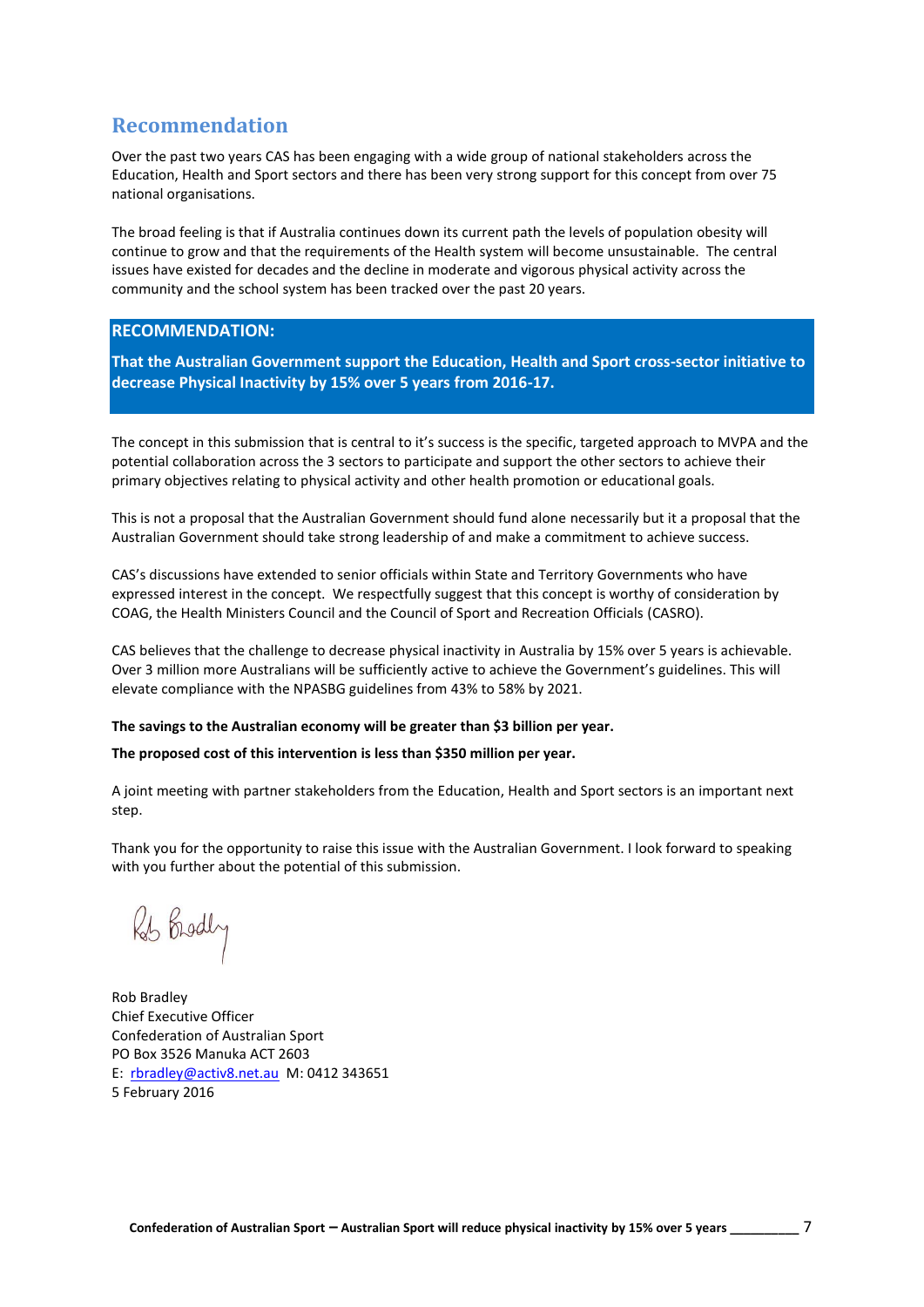## **Preamble**

The National Partnership Agreement on Preventive Health (NPAPH) was announced by the Council of Australian Government (COAG) on 29 November 2008. As part of the NPAPH phase 2 data collection and evaluation process the Victorian Government was allocated the task of "Assessing the benefits of reducing the prevalence of physical inactivity in Victoria by 15% by 2013". The methodology was developed by Professor Alan Shiell and Deakin Health Economics and the research was undertaken. For various reasons this report was never released.

In 2014 the Confederation of Australian Sport sought out Professor Shiell and Deakin Health Economics (DHE) and commissioned DHE to undertake the study from a national perspective for a 5 year period using 2013 as the baseline.

The resulting report released in September 2014 is *"Assessing the benefits of reducing the prevalence of physical inactivity in Australia by 15% by 2018."*

This submission shows how Australian Sport proposes to lead a cross-sector approach to reduce Physical Inactivity by 15% over 5 years.

## **Section 1: Introduction**

Today as foreshadowed in the ABS Australian Health Survey: Physical Activity 2011-12<sup>12</sup> only 19% of children 5- 17 years and 43% of adults over 17 years meet the Australian Government's National Physical Activity and Sedentary Behaviour Guidelines (NPASBG)<sup>5</sup>.

This means that:

- 3.24 million (81%) of children 5-17 years are not meeting the NPASB guidelines
- 10.32 million (57%) of adults over 17 years are not meeting the NPASB guidelines

The Australian Bureau of Statistics<sup>4</sup> separately reports that 67% of the Australian population currently participate in sport every year to some extent.

The task then is to elevate physical activity levels of more than 13 million Australians to meet the requirements of the **National Physical Activity and Sedentary Behaviour Guidelines** set as the benchmark by the Australian Government.

This proposal will explain how Australian Sport has the ability to lead a cross-sector approach to increase the number of Australians meeting the Government's Guidelines for Physical Inactivity and Sedentary Behaviour by 15% over 5 years. A major factor in the success of the proposal is the leveraging of cross-sector collaboration by key stakeholders in the Education, Health and Sport sectors.

An increase of 15% in Australians meeting the NPASBG by 2021 will result in over 3.3 million more active participants at a saving to the economy of over \$434 million. It would avoid 3,000 deaths, 10,000 new cases of disease and 38,000 DALYs<sup>2</sup>

Adding 15% to the \$23 billion per year contribution sport currently makes to the Australian economy will provide an extra \$3.45 billion per year through increased productivity, volunteer workforce participation and taxation revenue<sup>10</sup>.

This proposal is consistent with the objectives outlined in the National Partnership Agreement on Preventative Health and the financial savings coupled with greater productivity, participation and resultant increased taxation revenue far outweigh the costs of implementing this proposal.

There are natural linkages to existing Australian Government policy, in an overarching sense the Department of Health, Aged Care and Sport under preventative health but also to the Play.Sport.Australia policy and the Sporting Schools program.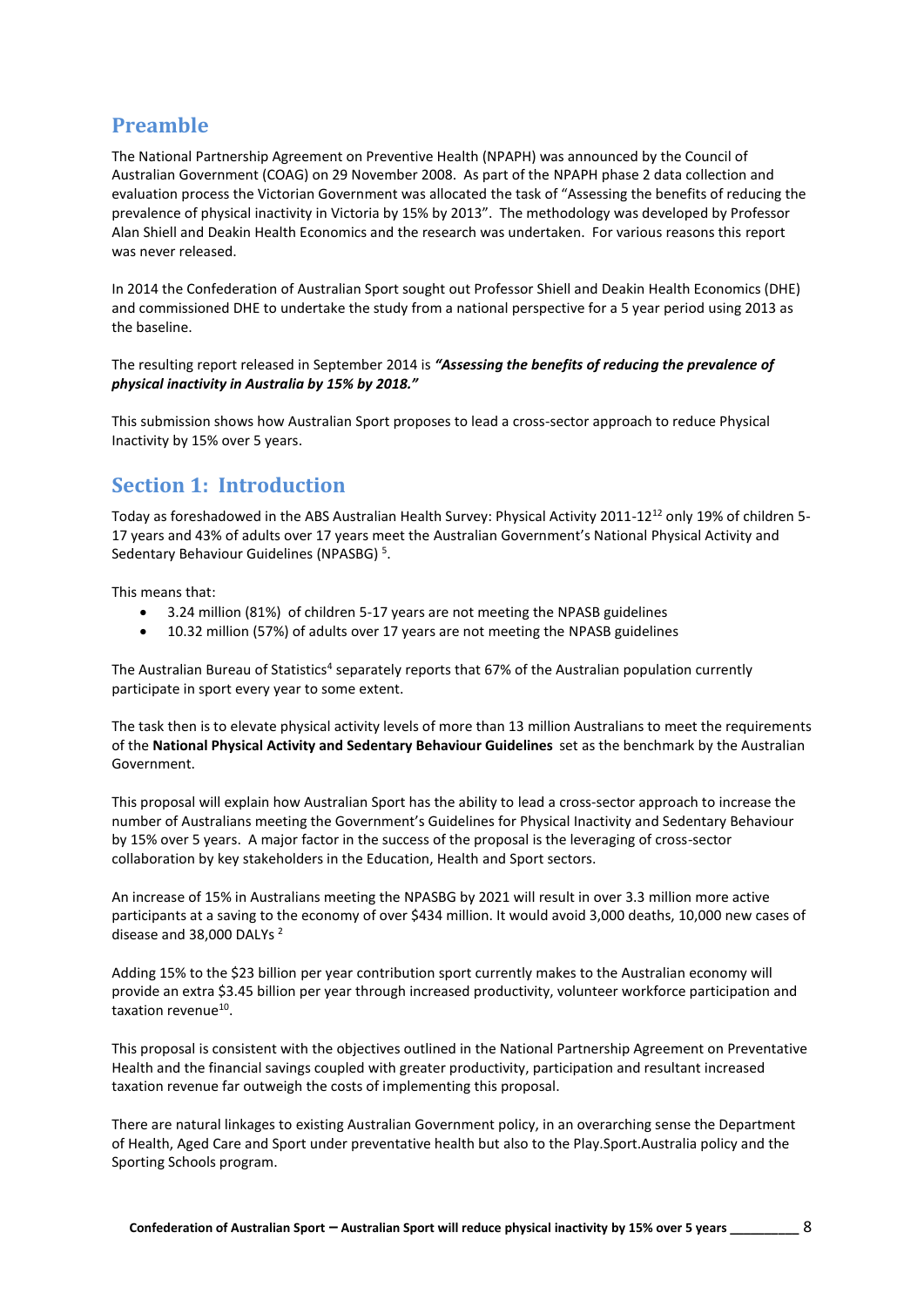#### SPORT IS UNIQUELY PLACED TO REDUCE PHYSICAL INACTIVITY

#### **Sport currently provides over 50% of Moderate and Vigorous Physical Activity (MVPA) undertaken in Australia today.**

Moderate and Vigorous Physical Activity (MVPA) is the level of intensity necessary to achieve improvements in personal physical health and 420 minutes for 5-17 year olds and 150 minutes for the 17+ age group are set as weekly requirements of the Physical Activity and Sedentary Behaviour Guidelines.

With 20,000 community sport clubs and over 50,000 access points nationally Australian sport is uniquely positioned to deliver a significant proportion of the required weekly MVPA.

CAS calculates that sport contributes over 50% of total Moderate and Vigorous Physical Activity (MVPA) in Australians who are currently achieving the benchmark. CAS estimates that there are between 1.84 – 2.82 billion hours spent in Moderate and Vigorous Physical Activity (MVPAH) in Australia each year. <sup>10</sup>

#### **Delivery of MVPA to targeted demographics**

This proposal will identify target demographics and recommend strategies for the delivery of Moderate and Vigorous Physical Activity to these individuals through sport and physical activity providers.

#### **Improvement in achievement of National Physical Inactivity and Sedentary Behaviour Guidelines by 2020**

Over the initial 5 years of this program the targeted outcome is:

- o A 15% increase in achievement in adults over 17 years
- $\circ$  A 15%-30% increase in achievement in children and young people 5-17 years

| Demographic                | <b>Achieving</b><br><b>Guidelines</b><br>(2013) | Improvement by<br>2020<br>(New achievers) | <b>Achieving</b><br><b>Guidelines in</b><br>2020 | <b>Total</b><br><b>Population</b><br>(at 2013 levels) |
|----------------------------|-------------------------------------------------|-------------------------------------------|--------------------------------------------------|-------------------------------------------------------|
| Adults (18 years and over) | 7.78m<br>(43%)                                  | 2.72m<br>(15%)                            | 10.5 <sub>m</sub><br>(58%)                       | 18.1m                                                 |
| Children (5-17 years)      | 0.76m<br>(19%)                                  | 1.2 <sub>m</sub><br>(30%)                 | 1.96m<br>(49%)                                   | 4.0 <sub>m</sub>                                      |
| Total                      | 8.56m<br>(39%)                                  | 3.92 <sub>m</sub><br>(17.8%)              | 10.24m<br>(56.8%)                                | 22.1 <sub>m</sub>                                     |

Note: Children 0-4 years are not included in this table

#### **Additional Target: Increase of 30% in children and young people 5-17 years achieving the NPASBG**.

CAS believes that increasing the achievement of the guidelines by children 5-17 years by 30% is realistic. This would result in 1.2m more children and young people (5-17 years) achieving the guidelines by 2020 representing 49% of the age cohort.

#### **Over 80% of the population meeting the guidelines by 2030**

If 15% reduction targets were successfully achieved for 2021, 2026 and again by 2030 then over 80% of the Australian population would be achieving the guidelines by 2030.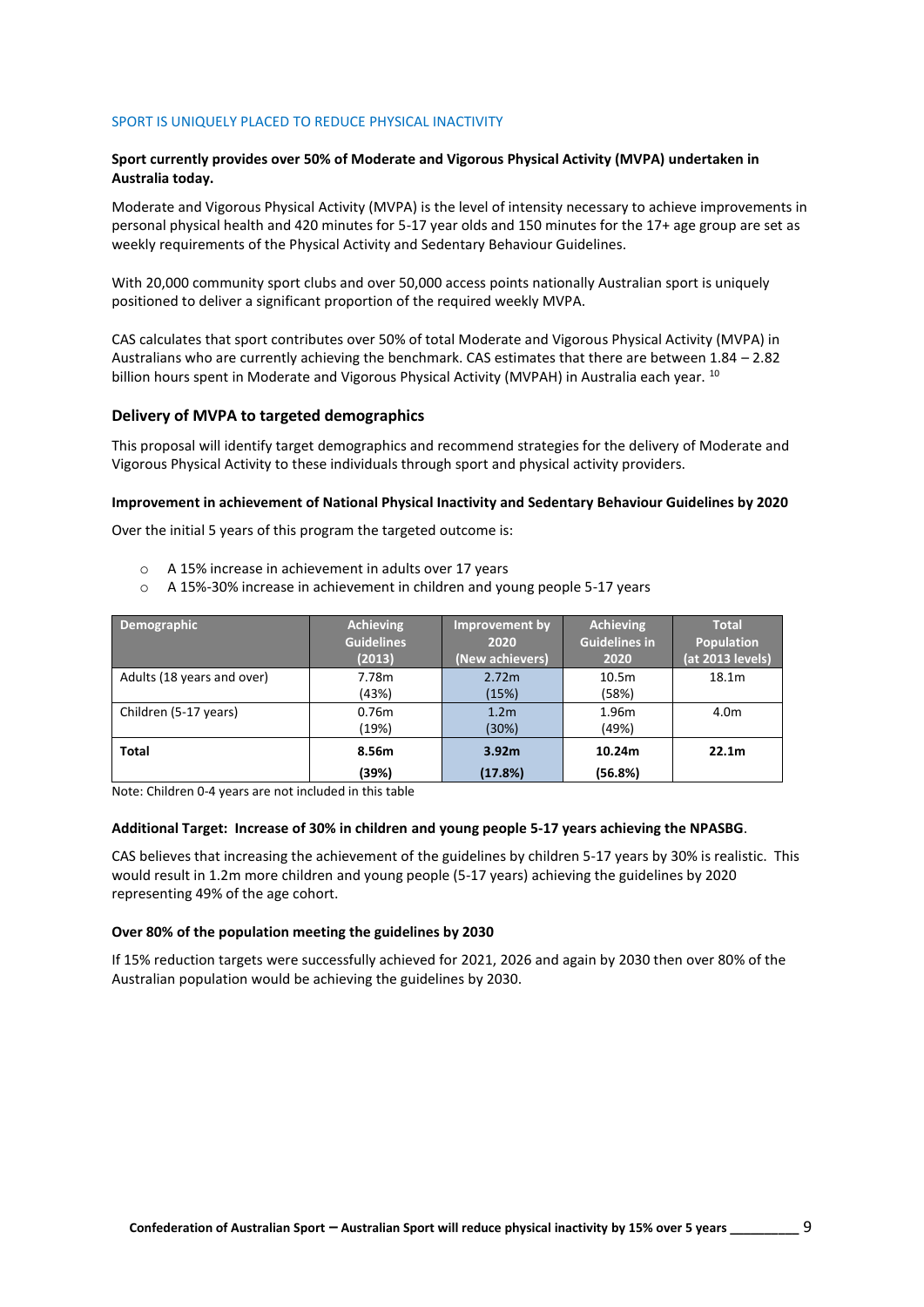# **Section 2: Identifying individuals most likely to achieve required activity levels**

## **2.1 Analysis of current guidelines compliance and sport participation**

By analysing the statistics for current sport participation against those meeting the Physical Activity and Sedentary Behaviour Guidelines it is possible to identify those groups most likely to be elevated into the achievement of the required levels of weekly MVPA.

The following table presents data from the 2011-12 Survey of Participation in Sport and Physical Activity <sup>4</sup> (cat. no. 4177.0); *2012 Children's Participation in Cultural and Leisure Time Activities 2003-2012*<sup>5</sup> (cat no: 4901.0); ABS *Involvement in Organised sport and physical activity 2010*<sup>3</sup> (cat no: 6285); and from the Committee of Australian Sport and Recreation Officials *Exercise, Recreation and Sport Survey 2011 ERASS*<sup>8</sup> data.

| <b>Participation in Sport and</b><br><b>Physical Activity 2011-12</b> | <b>Activity</b>                                                                | % Population            | No. of people     | <b>Reference</b> |
|-----------------------------------------------------------------------|--------------------------------------------------------------------------------|-------------------------|-------------------|------------------|
| Australians 15 years and over                                         | Organised sport and physical<br>activity                                       | 27%                     | 4.9 <sub>m</sub>  | <b>ABS</b>       |
| Australians 15 years and over                                         | Non-organised sport and<br>physical activity                                   | 53%                     | 9.5 <sub>m</sub>  | <b>ABS ERASS</b> |
| Australians 15 years and<br>over                                      | <b>Organised and Non-</b><br>organised sport and physical<br>activity          | 65%<br>$($ of 18.1m $)$ | 11.7 <sub>m</sub> | ABS <sup>5</sup> |
| Children and young people<br>5-17 years                               | Organised sport -<br>playing                                                   | 64%<br>$($ of 4.0m $)$  | 2.39 <sub>m</sub> | <b>ABS</b>       |
| Children 5-14 years                                                   | Organised sport - playing<br>- inside or outside school                        | 66%                     | 1.86m             | <b>ABS</b>       |
| Children and young people<br>$12-17$ years                            | Organised sport - playing<br>- inside or outside school in<br>winter or summer | 85%                     | 1.28m             | <b>ABS</b>       |
| <b>Australians 5 years and over</b>                                   | <b>Organised and non-</b><br>organised sport and<br>physical activity          | 64.1%<br>(of 22.1m)     | 14.1 <sub>m</sub> |                  |

#### **Participation in Sport and Physical Activity by population segment**

#### **Summary of Organised and Non-organised Sport participation**

- o Over 64% of Australians 14.1 million participate in organised or non-organised sport
	- o 4.9 million Australians over 15 years play organised sport
	- o 6.8 million over 15 years play non-organised sport but not organised sport
	- o 2.39 million children and young people 5-17 years play organised sport

#### **Children and Young People 5-17 years**

- $\circ$  64% of 4.0 million play sport = 2.39 million but
- $\circ$  Only 19% are meeting the guidelines = 0.76 million

Therefore **1.63million children** 5-17 years are playing some sport but do not undertake sufficient MVPA to reach the NPASBG requirements.

**Assumption:** Assuming 100% of the 19% of children achieving the guidelines play some sport then 1.63 million are existing sport participants that are strong candidates for elevating to greater levels of MVPA each week. This group could be effectively targeted by a combination of improved access to physical activity through the Education system and via local community sport.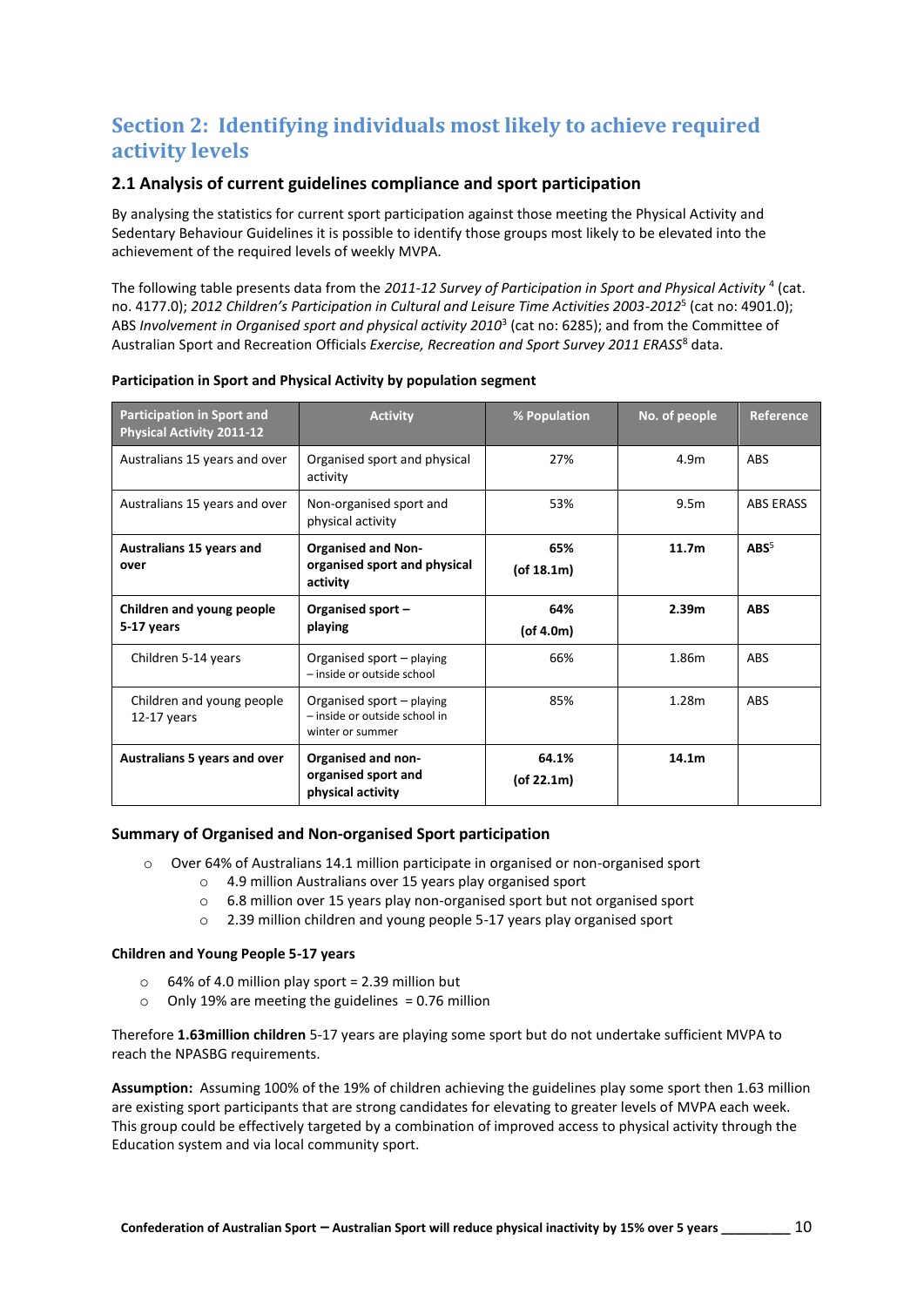#### **Adults 18 years and older**

- $\circ$  65% of 18.1 million adults play sport = 11.7 million but
- o Only 43% of adults meet the guidelines  $= 7.8$  million

Therefore **3.9 million adults 18 years and older** are playing some sport but do not undertake sufficient MVPA to reach the guideline requirements.

**Estimate of Sport Participation:** Assuming 75% of the 43% of adults achieving the guidelines play some sport then 5.85 million are existing sport participants that are strong candidates for elevating to greater levels of MVPA each week.

### **2.2 Target Groups**

The following demographics have been identified as the most specific, reachable and receptive to undertaking MVPA through the community sport system partnering with the education system and allied physical activity deliverers.

#### **Target Group 1: Children 5-17 years who play sport but do not undertake sufficient MVPA.**

The estimate of Children 5-17 years who currently play organised sport but do not undertake sufficient MVPA to achieve the 420 minutes per week in the guidelines **= 1.63 million**

#### **Target Group 2: Adults 18 years and older who play sport but do not undertake sufficient MVPA.**

The estimate of Adults 18 years and older who currently play organised or non-organised sport but do not undertake sufficient MVPA to achieve the 150 minutes per week in the guidelines **= 5.85 million**

This estimate is based on the assumption that 75% of adults currently achieving the guidelines play organised or non-organised sport.

#### **Target Group 3: Children non-sport participants who have expressed interest in playing sport**

The Australian Sports Commission report on *Market Segmentation for Sport Participation: Children 5-13 years old* <sup>7</sup>advises that over 1.1 million primary school aged children would play sport if key barriers to their participation were satisfactorily addressed.

Currently 1.36 million children play no sport but the estimate for this potential group **= 1.1 million**

#### **Target Group 4: Adults non-sport participants who have expressed interest in playing sport**

The *Market Segmentation for Sport Participation*<sup>6</sup> report advises that over 3.8 million adult Australians would play sport if key barriers to their participation were satisfactorily addressed.

Currently 6.3 million adults play no sport but the estimate for this potential group **= 3.8 million**

### **2.3 Potential conversion and estimate of success**

Reviewing the four target groups a total of 12.43 million individuals are considered potential conversions to achieving the Guidelines for Physical Activity and Sedentary Behaviour.

An estimate of successful conversion is proposed for each target group leading to the total of 4.1 million individuals potentially meeting the Guidelines for Physical Activity and Sedentary Behaviour.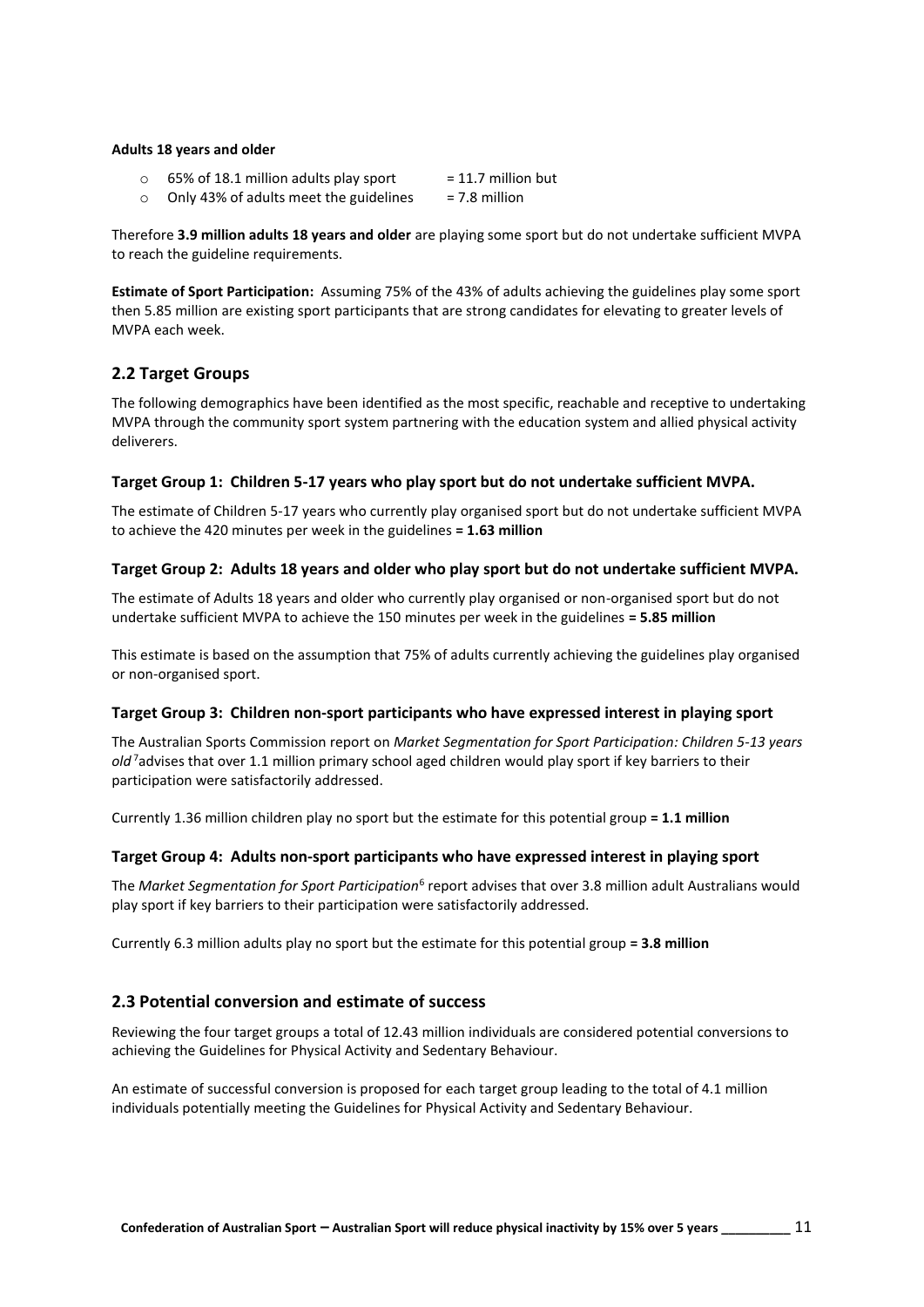The following table shows an estimate of successful conversion is proposed for each target group leading to the total of 4.1 million Australians potentially meeting the NPASBG Guidelines within 5 years.

|              | <b>Target Group</b>                                 | <b>No of Individuals</b><br>(million) | <b>Estimate of successful</b><br>conversion (%) | <b>Target for Individuals</b><br>meeting MVPA<br>Guidelines (m) |
|--------------|-----------------------------------------------------|---------------------------------------|-------------------------------------------------|-----------------------------------------------------------------|
| 5.           | Children 5-17yrs current sport<br>participants      | 1.68m                                 | 60%                                             | 1.01 <sub>m</sub>                                               |
| 6.           | Adults 18yrs+ current sport<br>participants         | 5.85m                                 | 35%                                             | 2.05m                                                           |
| 7.           | Children 5-17 – non-sport but<br>interest expressed | 1.10 <sub>m</sub>                     | 25%                                             | 0.28 <sub>m</sub>                                               |
| 8.           | Adults 18+ - non-sport but<br>interest expressed    | 3.80m                                 | 20%                                             | 0.76 <sub>m</sub>                                               |
| <b>Total</b> |                                                     | 12.43m                                | 33%                                             | 4.10m                                                           |

Accordingly it is recommended that 4.1 million Australians be set as the conversion target for this initiative.

# **Section 3: Tackling the Problem - A Cross-Sector Approach**

## **3.1 Combining the Strengths – A Sport-Education-Health Cross-Sector Approach**

To effectively tackle this challenging task it will require strong and coordinated linkages between the three sectors: Education, Health and Sport. Over the past 18 months CAS has been working with representatives of the three sectors to understand the major objectives and requirements of each, to identify their potentially available resources and assets and to draw linkages between them.

By combining the strengths of the Sport, Education and Health sectors in a collaborative way the task of reaching, engaging and converting 3 million Australians to achieve the NPASBG guidelines will be maximised.

A major strength of this model is the enhanced ability of each sector to reach and directly communicate with targeted members of the Australian community relevant to them.

Achieving behavioural change and encouraging increased participation is more likely with:

- Multi-directional approach from education, health and sport sources
- Consistent, targeted messaging consistent across the 3 sectors
- All communicating parties being committed to the same outcomes

## **3.1 Confluence of objectives of the Education, Health and Sport sectors**

Each of the three sectors has stated objectives that will be enhanced through this proposed collaboration. Arguably by leveraging of the strengths of the 3 sectors will achieve far greater levels of success than the sectors could achieve alone.

**Education:** "Improving children's personal health and wellbeing through Physical Activity". Health and Physical Education (HPE) is a specific learning area within the Australian Curriculum. All Australian Schools are required to teach Health and Physical Education to their students in years K-12. The provision of co-curricular sport and other opportunities for unstructured physical activity during the school day adds to the school's ability to contribute to required levels of MVPA.

Senior representatives of Government and non-Government Schools systems from both Primary and Secondary perspectives have identified the potential for "Improving children's personal health and wellbeing through Physical Activity".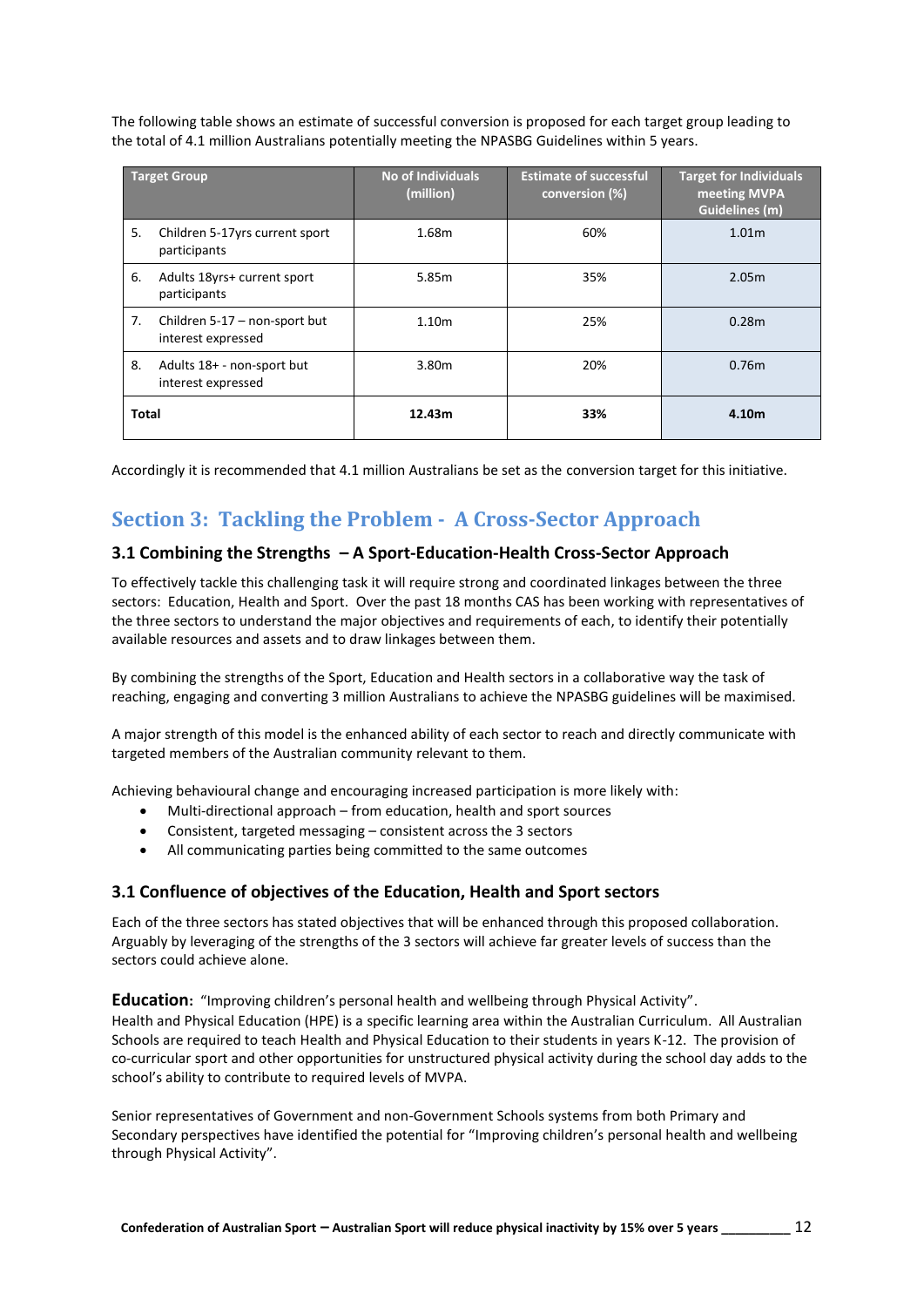In early 2015 the 'Improving children's personal health and wellbeing through physical activity' (ICPHWPA) working party was formed to develop a strategy and action plan. All major stakeholder organisations within the Education sector are represented on the working party. The key recommendations are highlighted in section 3.4.2 of this document. On 29 October 2015 ICPHWPA released a communique which commences: *'Through ongoing collaboration we have developed a strategy that identifies the investment required to enable our young people to make better informed and positive choices about their health, wellbeing and physical activity.'*

The full text of the ICPHWPA communique is included as Appendix A.

**Health:** *Working towards Australians "living longer, healthier and productive lives without avoidable medical intervention."* (paraphrasing Health Minister Sussan Ley – Press Club speech 28 October 2015.) The health burden of so-called lifestyle diseases contributed to by Physical Inactivity has been calculated at \$60 billion per year.

*According to the National Heart Foundation 'Move More Sit Less' communique Physical Inactivity causes 14,000 premature deaths each year, 25% of the cardiovascular burden, significant causes of cancers, type 2 diabetes and mental health problems and costs \$1.5b per year in costs to the health budget.*

The Health sector has an urgent need to reduce reliance on the health system. According to Health Minister Sussan Ley's Press Club speech 28 October 2015. "1 in every 4 dollars Governments raised through taxes is now going towards supporting our nation's health spend." Often the human and financial resources of the treatment are "for situations which could have and should have been avoided with better preventative health and early intervention."

Current levels of obesity and overweight are barriers to many Government and non-government health organisations achieving their specific goals in reducing or eliminating their particular disease, illness or condition. In addition to a desire by Health Organisations to reduce levels of obesity and overweight there are many other supplementary benefits that this cross-sector collaboration can provide.

For example: Alzheimer's Australia recommends 'Be physically active' as Step 2 of the 5-Step Brain Matters program. However, in addition to the Physical Activity requirement Alzheimer's Australia is also seeking to develop 'Dementia Friendly Communities' which the inclusive community sporting structure is well positioned to contribute to meet Brain Matters Step 5 – 'Enjoy social activity'.

Appendix B: Shows National Health Organisations – disease prevention programs with potential to benefit from the 3-sector collaboration and decreased physical inactivity.

**Sport:** - *Whether it is for the friendships, the fitness, the thrill of the competition or the pure love of the game, sport is important to Australians. And sport is good for Australians. It makes us a healthier nation both physically and mentally.* (Play.Sport.Australia 2015 brochure)

Sport is an integral, inclusive and traditional part of Australian society available across the nation through an extensive, established and scalable network. There are over 20,000 community sports clubs, 50,000 access points supported by some 90 National and 700 State/Territory sporting organisations.

In 2014 93% of National Sporting Organisations confirmed that their existing community sport structure is capable of dealing with increased numbers of participants. Greater participation numbers will permit economies of scale and organisational efficiencies for associations and clubs. Greater availability of local sport will reduce travel time and associated costs for individuals and families.

Because there are over 90 sports available to the community nationally with varying styles, intensities and traditions it caters to suit a broad range of tastes. Sport in Australia provides opportunities in team and individual sports; professional or community sports; single or mixed gender; international or domestic sport; sports that require speed, power, strength, agility or cunning and guile. Some sports require high levels of fitness and intensity while others require flawless technique and concentration to succeed. Some sports come from a traditional or historical perspective while others come from countries much more closely aligned to Australia's geographic location and emerging political and economic links.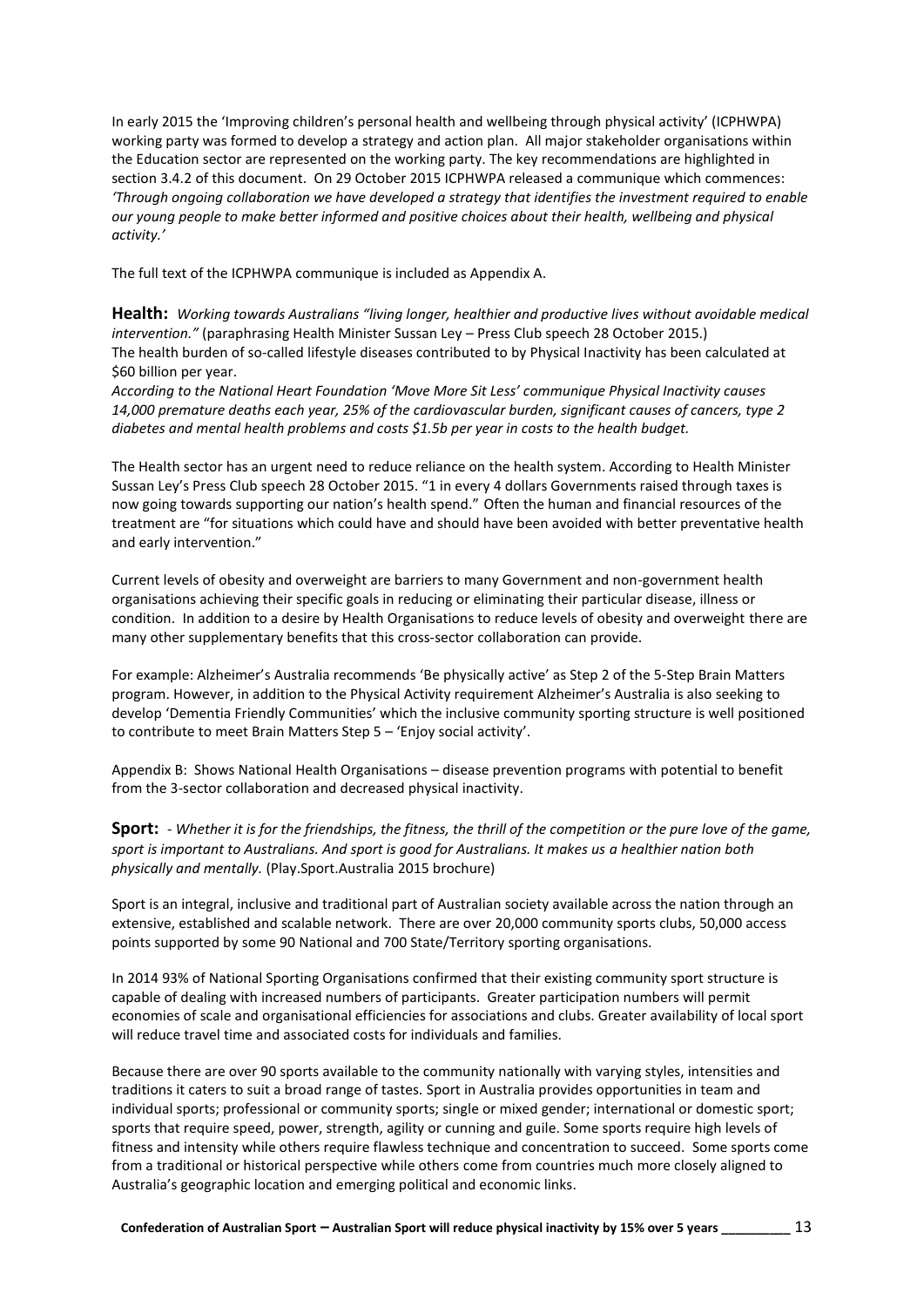## **Moderate and Vigorous Physical Activity (MVPA) is the common thread.**

Each of the three sectors has a particular interest in and requirement for Moderate and Vigorous Physical Activity (MVPA) which is necessary for each sector to meet its stated objectives.



A simplistic MVPA model:

**Health Organisations** - **need MVPA** - In order to reduce the health burden of physical inactivity and to achieve a healthy active population the Health system needs access to MVPA.

**Schools** – **prepare children for MVPA** - By teaching the skills, knowledge and enjoyment of activity that includes MVPA the Education system can prepare children for lifelong personal health and wellbeing.

**Sport – possesses the MVPA and delivers it** – As an integral part of sport participation through an extensive community network the Sport system develops and delivers MVPA in an inclusive, cost effective and enthusiastic manner.

#### **Sport Value-Adds**

In addition to providing MVPA for the purpose of reducing levels of obesity and overweight sport further value-adds to the Education and Health sectors and to the economy more broadly:

|         | <b>Benefits of Australian Sport</b>                                                                                                 |                    |                                                                                                                |                     |                                                                                                                                    |  |  |  |
|---------|-------------------------------------------------------------------------------------------------------------------------------------|--------------------|----------------------------------------------------------------------------------------------------------------|---------------------|------------------------------------------------------------------------------------------------------------------------------------|--|--|--|
| $\circ$ | Improves cardio-metabolic health, body<br>composition, musculoskeletal health,<br>and cardiorespiratory fitness                     | $\circ$            | Reduces overweight, obesity and related<br>long-term conditions                                                | $\circ$             | Increases muscle strength and<br>coordination – reducing slips and falls                                                           |  |  |  |
| $\circ$ | Contributes to mental health and<br>wellbeing, inclusion and connectedness<br>- reducing social isolation and<br>depressive illness | $\circ$<br>$\circ$ | Improves academic performance of<br>children<br>Provides a positive diversionary activity<br>for at-risk youth | $\circ$<br>$\Omega$ | Improves the productivity of<br>employees in the workplace<br>University sport participants have<br>higher levels of employability |  |  |  |
| $\circ$ | Increases the use of community<br>facilities and infrastructure                                                                     | $\circ$            | Builds self-discipline, relationships and<br>team spirit                                                       | $\circ$             | Transcends physical disabilities                                                                                                   |  |  |  |
|         | $\circ$ Assists in social integration and<br>cohesion - transcending race, religion,<br>class and income                            | $\circ$            | Opportunity for philanthropy and<br>volunteerism                                                               | $\circ$             | Builds international understanding<br>and friendships                                                                              |  |  |  |
| $\circ$ | Encourages competition and goal<br>setting                                                                                          | $\circ$            | Is broadly available and accessible to all                                                                     | $\cap$              | Provides a career and income for<br>more than 300,000 Australians                                                                  |  |  |  |
| $\circ$ | Provides the inspiration that comes<br>from success in sporting competitions<br>at international and domestic levels                | $\circ$            | Enshrines the Australian ethos and fabric<br>of society and galvanises the Australian<br>community             | $\Omega$            | Can be connected to other essential<br>health concepts – such as nutrition<br>and healthy eating                                   |  |  |  |
|         | $\circ$ sport is fun                                                                                                                |                    |                                                                                                                |                     |                                                                                                                                    |  |  |  |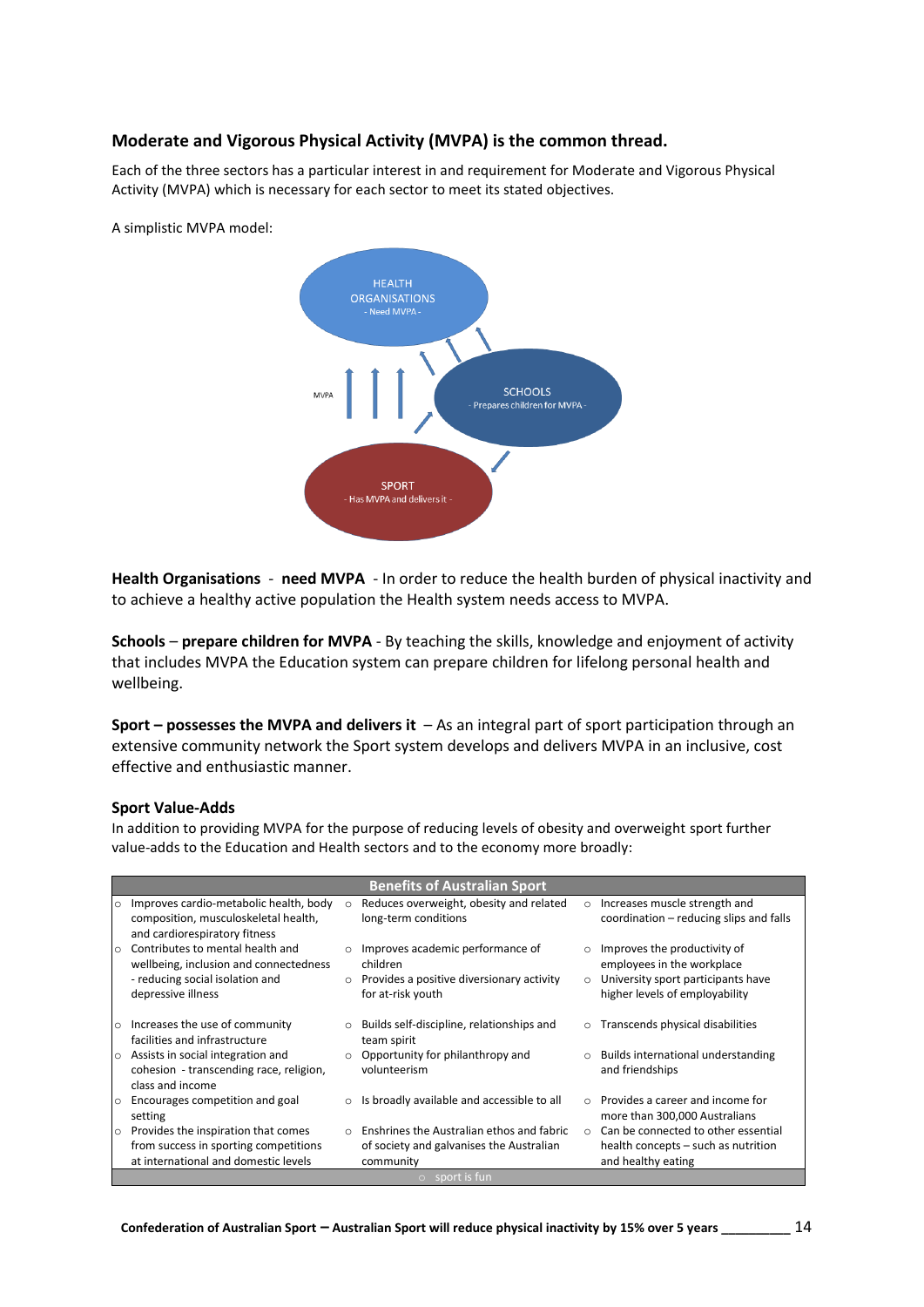## **3.2 A Collaborative Model – What each sector would contribute**

Each of the three sectors have learned, influential networks with individuals and organisations that can promote, advise and advocate the importance and benefits of MVPA.

The development of consistent messaging for use by the three sectors, as outlined in Section 4 Implementation, will maximise the impact and effectiveness of the communication.

**Schools** communicate directly with and through:

- Children
- Teachers and school management
- Parents

School Principals are the best placed individuals to act as spokesperson and advocate for the messaging. It is important that School Principals are provided with the information and direct support they need so they feel confident and empowered to recommend the benefits of MVPA to their staff, students and the parent body. Support must be provided to ensure schools can effectively communicate with local community organisations and subsequently maximise the benefits to the school from access to its facilities and student body.

**Health organisations** communicate directly with and through:

- At risk individuals referrals to patients of GPs or customers of Pharmacists
- General public awareness via broad health messaging (eg: National Health Foundation 'Move More Sit Less')
- Specific public messaging via specific health promotion campaigns (eg: Alzheimer's Australia 'Brain Matters')
- Individuals within the existing Sport participation network adoption of programs of behavioural change (eg: Good Sports Program – Australian Drug Foundation which addresses binge drinking and the creation of Family friendly club environments)

Primary Health Networks (PHN) – The most effective way to utilise the 30+ Primary Health Networks is worthy of investigation. With the PHN strong focus on service delivery they may provide an overarching mechanism for ensuring the consistency and appropriateness of messaging on behalf of the Health sector. This may be an effective way of ensuring all health professionals within their networks are included in the process to complement communication via professional associations (such as the AMA GP Network).

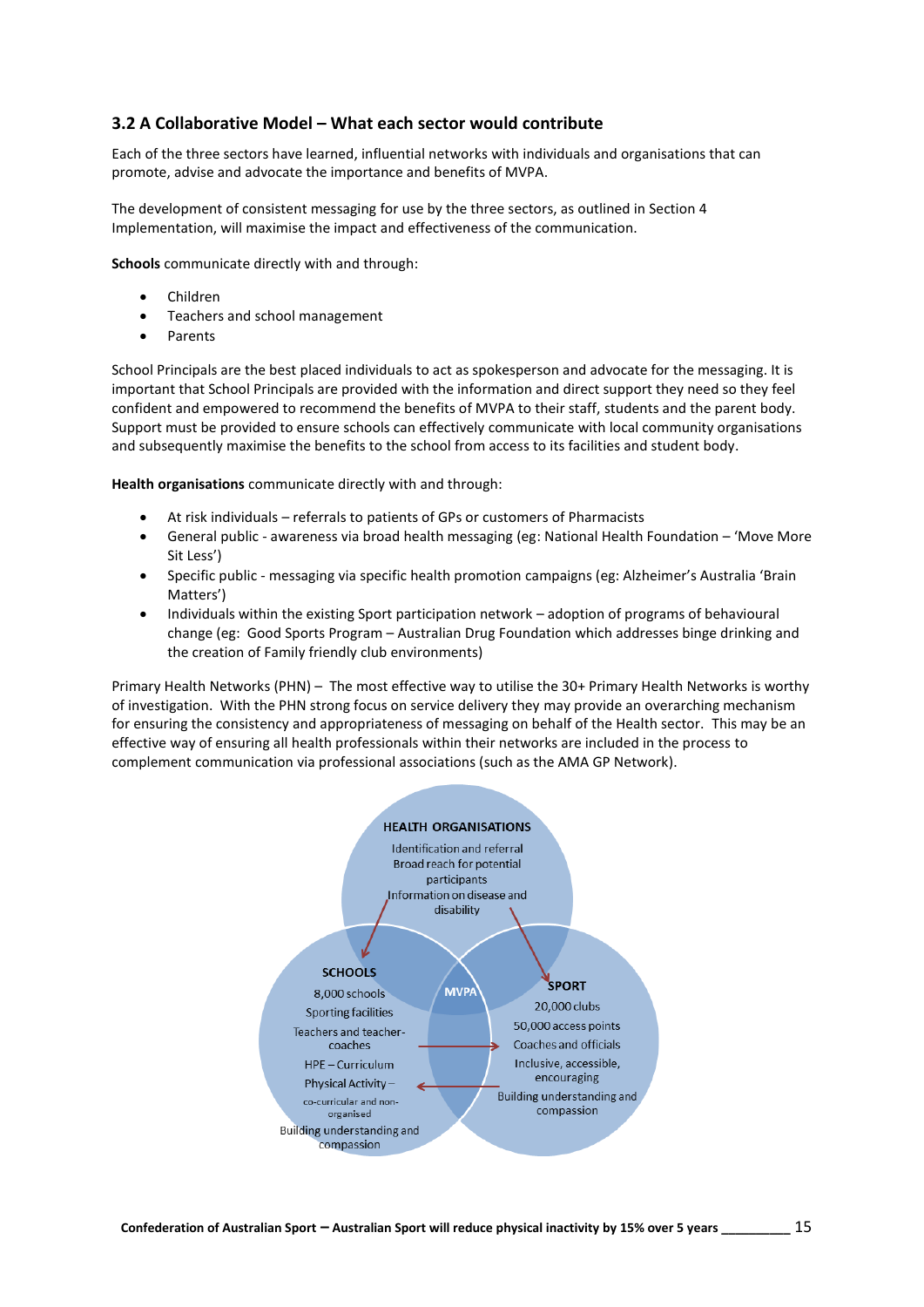**Sporting organisations** communicate directly with and through:

- Existing organised Sporting community
- Those participating in non-organised sport
- Individuals attending sporting fixtures and events
- Individuals viewing sporting fixtures and events by broadcast, on-line media and social media
- Individuals who attend Registered Social Clubs and businesses who provide a social outlet

Just as elite sportspeople have the ability to inspire others so do everyday community sports people. Insights from *Retaining the Membership of Women in Sport*<sup>9</sup>(2014) shows that some of the most powerful motivation for others to join or continue playing community sport is provided by those who are already playing. The strong sense of connectedness achieved by joining an established group to achieve personal health, friendship and/or sporting goals is a major motivator.

## **3.3 Ingredients needed for a successful program**

The three sectors have identified the following ingredients as being highly important for the effective roll-out and maximal impact of the program.

#### **3.3.1 Local Contact and Communication Database Tool**

As outlined in section 4 Implementation it is proposed that much of the communication, promotion and referrals between the entities of education, health and sport will occur on the local level. Accordingly it is proposed that a database tool be developed that would be widely available on-line.

Within the designated Local Area Unit (definition yet to be determined) the database would include the contact details of:

- The local secondary and primary schools
- Local sporting clubs or entities
- Fitness clubs or facilities or other local physical activity organisations
- Local health services

Details provided for each sport would include:

- Sport/Community organisation name and location
- Contact person: name, telephone, email, website
- Brief description of involvement offered (eg: For adults/juniors/timing)
- Google map reference

For example: Referral by Local General Practitioner – Armed with the details of local sporting options the GP is able to provide a specific introduction and details to their patient for them to follow. This specific information would be more likely to be valued and followed by the patient than a general recommendation that the patient should consider becoming more physically active.

The local contact database is an integral part of the proposed program and would be made widely available for use by parties across the 3 sectors.

### **3.3.2 Requirements for the School sector**

The importance of the Education sector cannot be over-estimated. As Rob Nairn, CEO of the Australian Secondary Principals Association says, "The first exposure of children to physical education and sport is often at school. It must be ensured that this first experience is a positive one, to engage and recruit. If it is a negative experience the child will be turned off and will be reluctant and difficult to re-engage."

The 'Improving Children's Personal Health and Wellbeing through Physical Activity' Working Group (ICPHWPA) has been operating since early 2015 and has identified some essential ingredients required for Schools to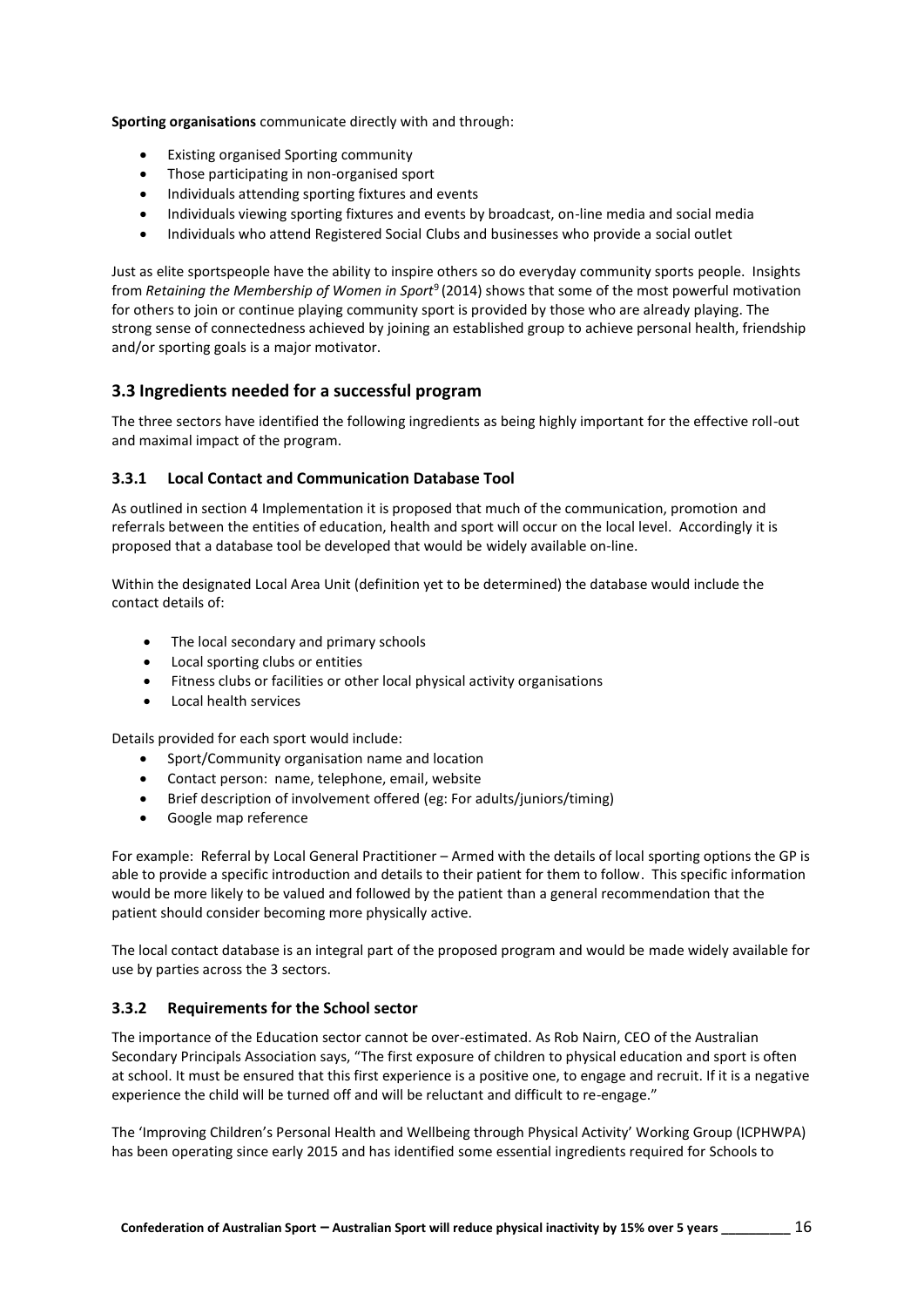maximise their contribution to building children's physical literacy and elevating levels of MVPA via curricular Health and Physical Education and co-curricular physical activity and sport.

It is clear that many schools are hamstrung by a lack of resources including a deficit of available teachers with the necessary health and physical education learning area pedagogy teaching skills, qualifications, competence, confidence and enthusiasm.

Upskilling current teachers on a needs basis with the knowledge, skills and values required to undertake developmentally appropriate Physical Health and Education curriculum and programs and ensuring future teacher qualifications also address such requirements and match identified workplace needs.

It is recommended that additional resources are required for:

#### **1. Research into current HPE staffing shortfalls**

• Conduct research into identification of staffing needs across schools and estimation of requirements to fill these gaps.

#### **2. Building the capacity of current and future teaching staff**

- Increasing the numbers of Health and Physical Education teachers suitably trained in current pedagogy and accredited teachers available to schools to meet shortfalls. This may require employment of additional teachers and/or retraining or redeployment of existing staff.
- Provision of ongoing professional mentoring to increase skill, competence and confidence levels of teachers of physical activity, particularly recent graduates and retrained/redeployed staff.

#### **3. Engagement of School Principals as Physical Activity Advocates**

- Development of an information package and tools to promote the enable the Principal to promote the value of physical activity to school staff, students and the parent body.
- Ensuring consistency of messages and approach with that of Sport and Health sectors

#### **4. Maximising the use of school sporting and other facilities**

• Providing advice and assistance to School Principals in building collaboration with external organisations to maximise the use of school facilities for mutual benefit. This measure will increase of availability of facilities, equipment and other resources to community groups.

#### **5. Community development and capacity building**

- Providing useful advice and strategies for parents to use to encourage their children to be physically active. Advocacy by the School Principal as key spokesperson as to why the school believes that physical activity is important for children.
- Capacity building of school parents and friends targeting this group to provide assistance as coaches/managers. Training to be provided by local sport personnel.

#### **BUDGET – Education sector component = \$380M over 5 years**

**Note:** A proposed budget to meet the requirements of the Education sector is included in section 5.

#### **3.3.3 Requirements for the Sport sector**

National Sporting Organisations will require additional financial resources to ensure capacity building and quality delivery of their sport to the additional 15% of participants over 5 years.

The alignment of objectives, development of messaging resources and education of sport leaders and spokespeople across the sporting networks will be critical to the success of this program.

The increased participation numbers will primarily enter each sport at community level. To ensure that new participants are welcomed in a well organised and professional manner, additional resources will be required for: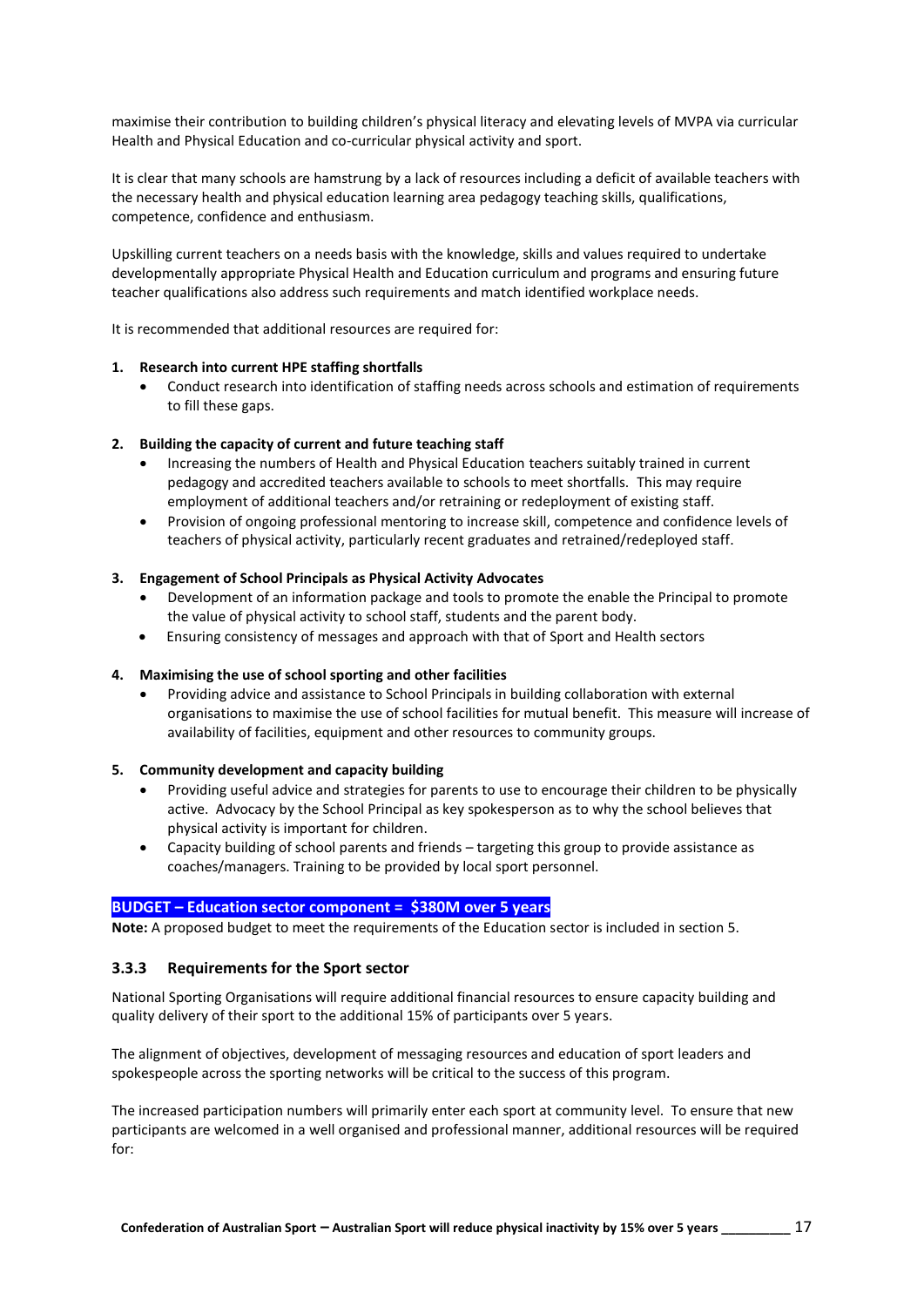#### **1. Planning and coordination for program implementation**

- Planning and coordination for program delivery sector-wide and within individual sports
- To maximise the effectiveness of national coordination for local delivery.

#### **2. Capacity building and professional development**

- Coach education and professional development
- Updating of coaching resources to incorporate MVPA specifically
- Accreditation and development of officials
- Support for Club management and administration including Volunteer support
- Assisting sport to develop program offerings that will be flexible in format and access to maximise convenience for participation by time-poor individuals
- Assistance to Clubs to ensure financial sustainability and quality delivery over the long term
- Incentivising clubs for the delivery of agreed outcomes –against set MVPA delivery and other related criteria
- Tailored inclusion or integration strategies designed for individual communities may have ethnic or special needs groups that would benefit.

#### **3. Building advocacy program**

- Build an advocacy program for the sport community to ensure understanding and support of the key program principles. Train-the-trainer approach required to ensure effectiveness through the various levels of each sport
- Ensuring consistency of messages and approach with that of Education and Health sectors
- Build the system to enable effective understanding and delivery of specific health promotion elements (eg: inclusiveness to support Alzheimer's referrals)
- Assess the linkages between organised and non-organised sport to ensure that non-organised sport promotes the same key messages

#### **4. Assessment of facility and equipment needs**

- Assess the requirements for upgraded or new facilities to meet growth in demand
- Provide additional facilities and equipment to meet the needs of sports

#### **5. Affordability of Participation**

- Support from Local Government to ensure cost minimisation for facility use by local sporting organisations
- Investigate ways to minimise the cost of participation, particularly for families and low income individuals
- Establish a Social Inclusion Fund that will allow the participation in sport by those socially and economically disadvantaged

### **BUDGET – Sport sector component = \$1,285M over 5 years includes \$200M Social Inclusion Fund**

**Note:** A proposed budget to meet the requirements of the Sport sector is included in section 5.

### **3.3.4 Requirements for the Health sector**

#### **1. Planning and coordination for program implementation**

- Identification of the specific Health promotion messages to be delivered through the system to ensure that Health messages are included in a meaningful and effective way – so as not to cause confusion or 'message overload' for the end-user
- Planning and coordination for consistent and effective program delivery sector-wide and within individual health organisations
- To maximise the effectiveness of national coordination for local delivery.
- Development of a reporting system for tracking referrals made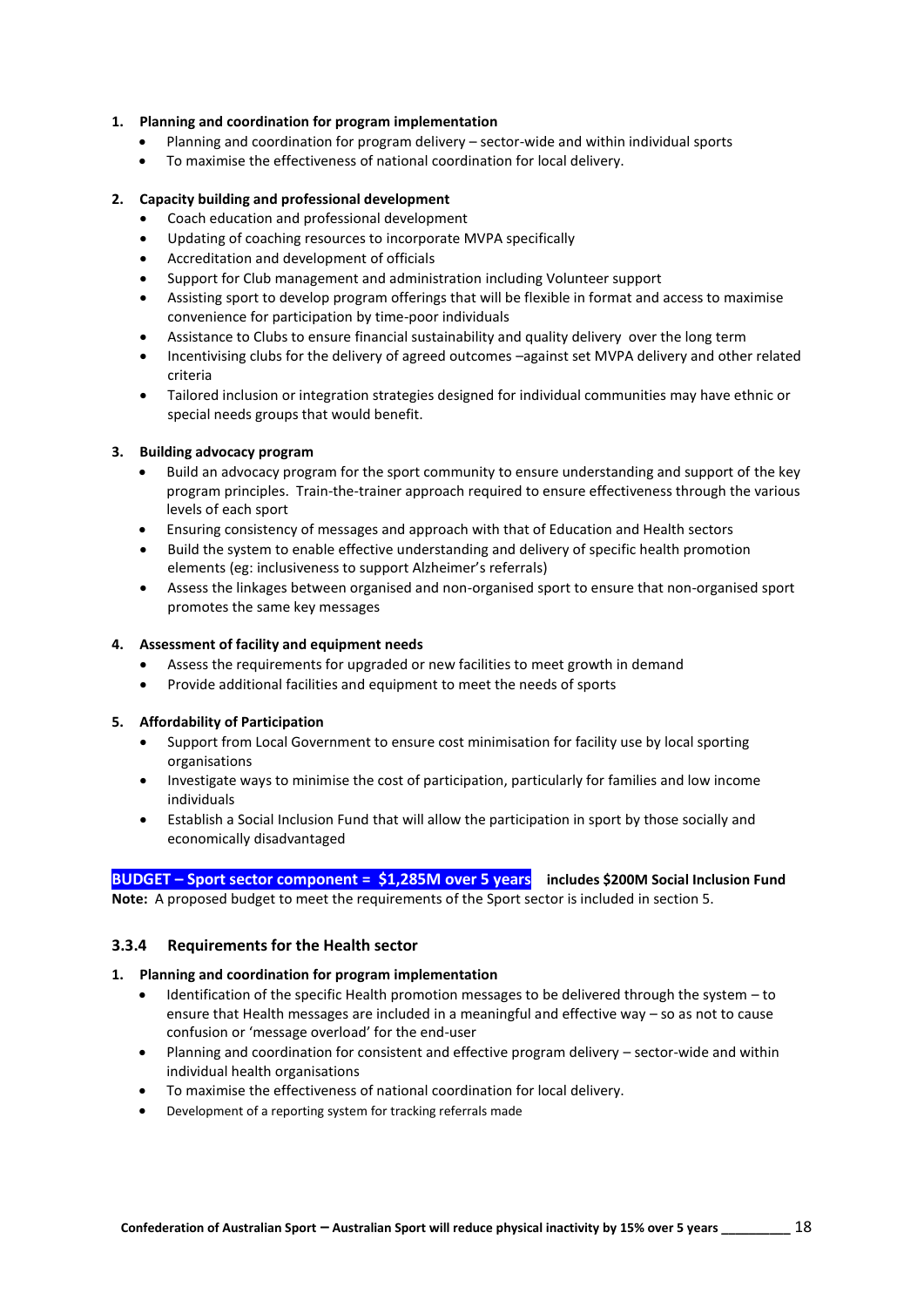#### **2. Building advocacy program**

- Build advocacy program for the health sector to ensure understanding and support of the key program principles. Train-the-trainer approach may be required to ensure effectiveness through the various levels of each participating Health organisation.
- Ensuring consistency of messages and approach with that of Sport and Education sectors

#### **BUDGET – Health sector component = \$122M over 5 years**

**Note:** A proposed budget to meet the requirements of the Health sector is included in section 5.

**It is also important to note that although allocations are shown against specific sectors the benefits will accrue and access will be available across the 3 sectors.**

## **Section 4: Implementation Strategy**

## **4.1 Implementation - "national coordination – local delivery"**

The sporting programs and participation initiatives offered through this proposal will be principally delivered by National Sporting Organisations through their established community networks and will ensure that all necessary quality standards are met.

This process will ensure consistency with the requirements of the Australian Sports Commission and the Australian Government's current *Play.Sport.Australia* policy.

Consistent messages about the benefits of MVPA will be developed for use across the 3 sectors in the delivery network as shown in the diagram below.



Local Delivery Model

#### **Note:**

- o Community Sport Clubs may have Adult, Junior, Masters and/or Disability sections.
- $\circ$  Individual communities may have ethnic or special needs groups that would benefit from tailored inclusion or integration strategies.
- $\circ$  Community oriented businesses such as Registered Clubs, APEX, Lions may assist in awareness raising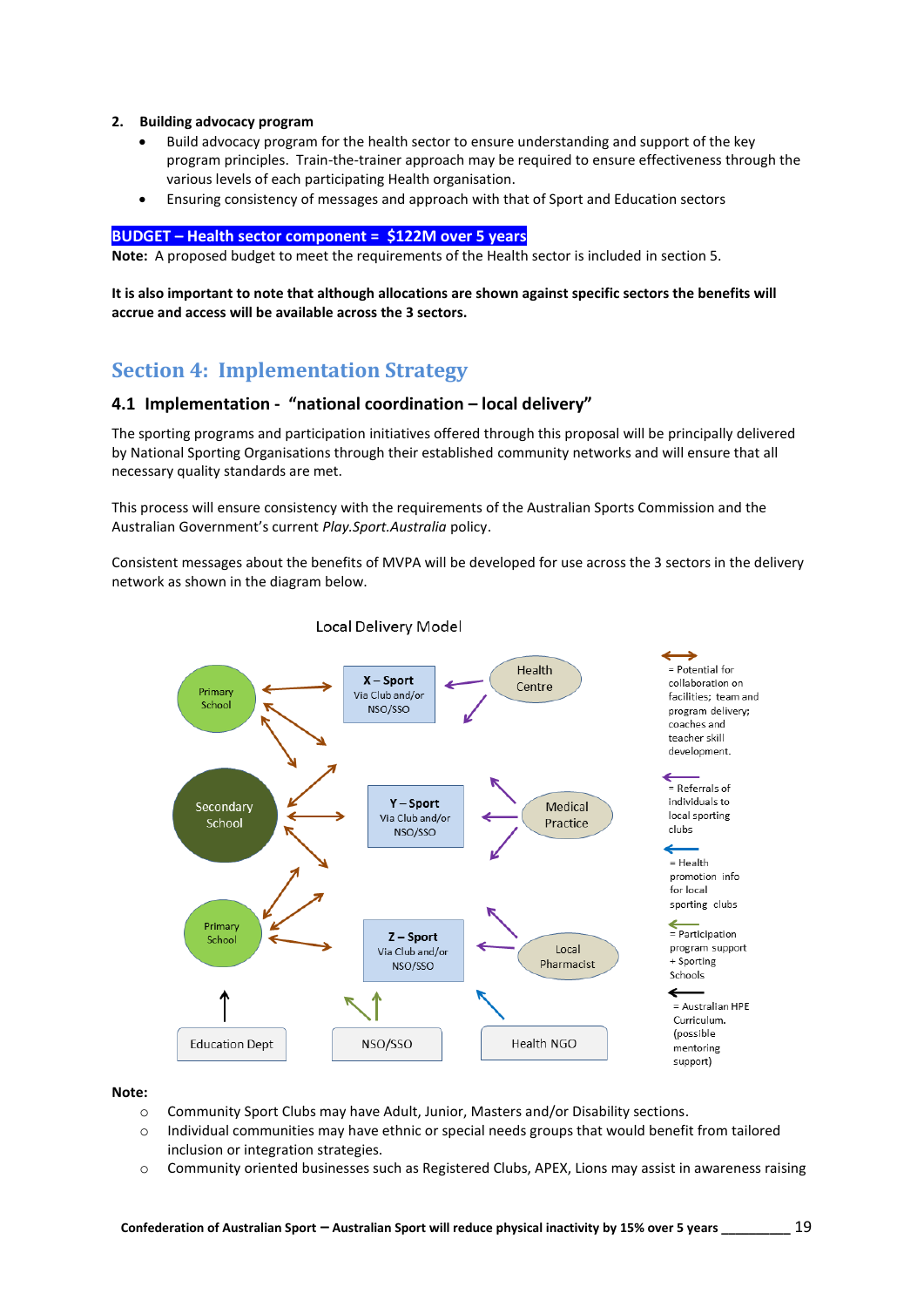The MVPA messaging can be built into the existing promotional strategies employed by sporting organisations at national, state, regional and/or local levels.

## **4.2 Delivery tools and strategies**

To achieve the desired increase in participation a range of tools and strategies will be developed and implemented. There will be specific strategies for each of the four population Target Groups. The suite of strategies has not been finalised and the following section can be used as a guide.

#### **Communication Tool**

Using the Local Contact and Communication Database Tool (described in section 3.4.1) to ensure the widest possible awareness of the available opportunities and to maximise the effectiveness of referrals from the local Health agencies, services and health professionals.

#### **Maximising local Secondary School and/or Primary Schools as a MVPA Hub**

Through a program of support for Principals of local Secondary and/or Primary Schools the opportunity for the school to become a MVPA hub.

As outlined in section 3.4.2 School Principals would benefit from specific support in assessing the facilities they have available at their school and to establish linkages with local community organisations to maximise the use of the facilities for mutual benefit.

#### Considerations:

Linkages with surrounding Community Sports Clubs

• Clubs may have Adult, Junior, Masters and/or Disability sections

Linkages to Public Health Networks and local Medical and health providers and services

Linkages to support special needs of the specific local community

Potential to cater for special needs groups within the community or those from ethnic backgrounds that would benefit from inclusion or integration strategies

There are many examples of particular Schools being utilised in a highly effective manner to maximise access and participation within a local area.

One such case study worthy of review is: **Maribyrnong College River Street, Melbourne Victoria Principal: Rob Carroll**

### **Development of specifically targeted sport participation strategies**

- Shared Recruitment Strategies such as 'Come and Try Days' a localised promotion designed to provide those new to or unfamiliar with sport in a local area to try out one or a variety of sports and activities.
	- o Potentially conducted at a local secondary school a range of sporting clubs from the local area present an introduction to their sport and to meet representatives to gain an understanding of what is on offer.
	- $\circ$  Encouragement of participants to register in with local sporting organisation as an outcome of attending.
	- $\circ$  Provides the opportunity to promote existing Government or community physical activity related programs such as the ASC *Sporting Schools* program.

Note: The 'Come and Try Day' concept is valid for targeting both children and adults in a local area but the author is unsure whether separated adult / child promotional events would be most effective.

• Increasing Masters Sport participation for adults and older Australians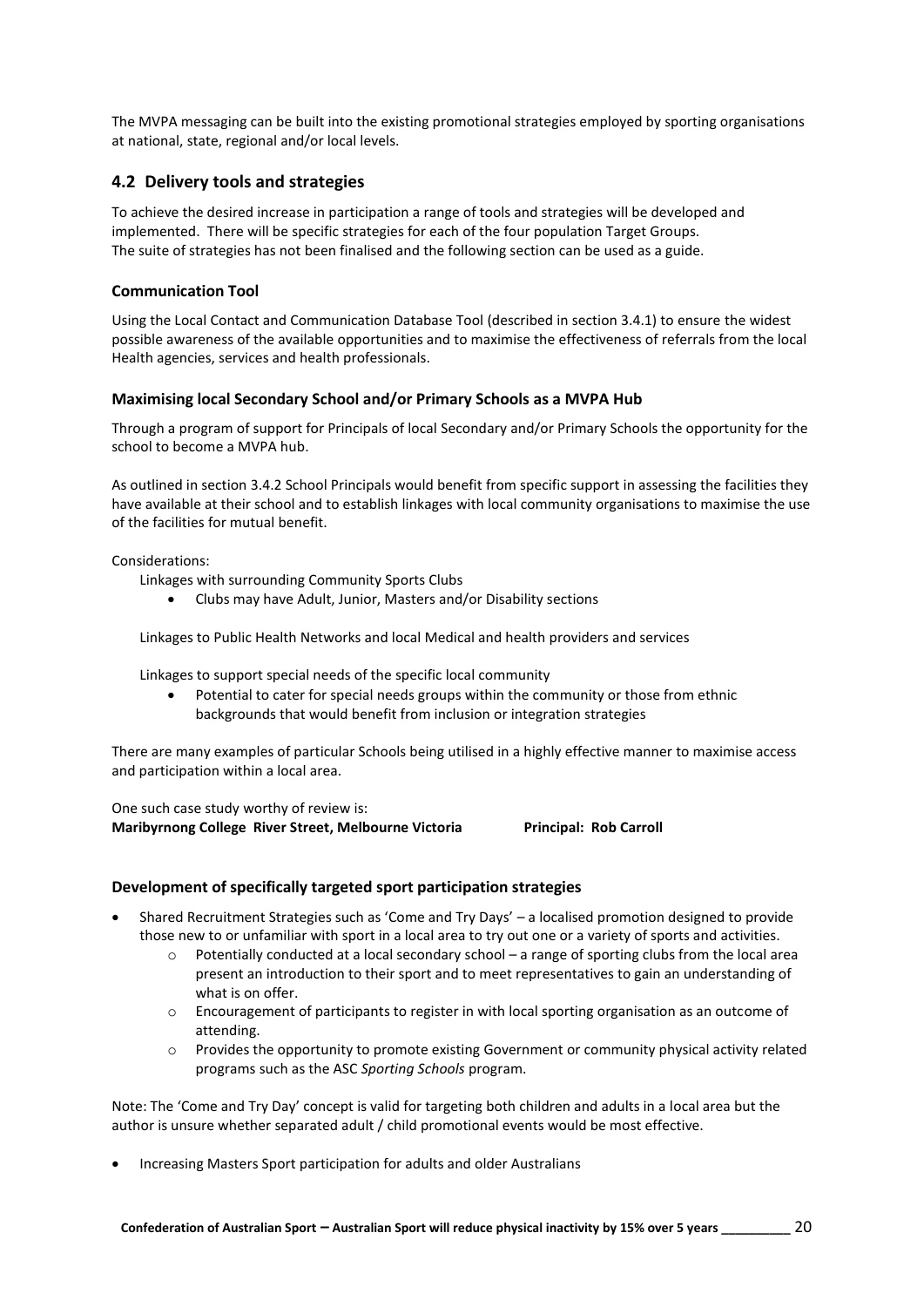Implementation of strategies informed by research in the participation habits and desires of Australians 35 years and older.

- $\circ$  Masters Sport 'Fall in love with your sport all over again'<sup>8</sup>. Over 65% of the women surveyed in this study said would like to try new sports and play more sport if they were given the opportunity.
- o Adult Women 'Mum it's your turn now to play your sport!' Research <sup>8</sup> shows that in many families the 'Mother' misses out on time for her personal Physical Activity time. Her role is seen as ensuring the husband and the children are active and have their time for sport. Women are often made to feel guilty about their own physical activity needs.
- Other Sport participation strategies to be advised following consultation with key stakeholder groups.

## **4.3 Incorporating Moderate and Vigorous Physical Activity (MVPA) into programs**

A central theme of the overarching campaign will be to educate what MVPA is and the personal health and wellbeing benefits that are achieved from MVPA and participation in community physical activity. Naturally MVPA is not only acquired from sport participation and education of individuals should ensure that they understand the range of structured and unstructured sources and activities from which MVPA can be derived.

National Sporting Organisations will be encouraged to modify their existing coaching and participation programs and resources to ensure that MVPA is specifically focussed upon and that strategies are employed to deliver the optimum amount of MVPA during coaching and training sessions.

#### **Key messages for engagement of individuals within target groups**

As part of the cross-sector collaboration and program development process specific messages and delivery channels will be developed.

MVPA is a common thread - throughout the engagement process individuals will be taught:

- o What MVPA is
- $\circ$  How they acquire it organised and non-organised
- o How much they need each week
- o The personal benefits of MVPA

It is important to note that effectively increasing MVPA for both children and adult sport and physical activity does not necessarily require a major increase in time spent in physical activity. It has more to do with maximising the existing time and opportunities to incorporate MVPA into current structures and programs.

Sporting organisations may be encouraged to estimate and track the amount of MVPA that participants undertake and this potentially becomes a Key Performance Indicator for the sport.

#### **Linkages to other physical activity related organisations:**

Through the promotion of MVPA other physical activity related organisations may benefit from increased participation including outdoor active recreation organisations and the fitness industry.

#### **Linkages to Healthy Eating and other issues associated with obesity and overweight:**

The education about MVPA could also include references to positive nutrition habits particularly the concepts of Healthy Eating – the 'healthy food selection', appropriate portion size and other nutrition principles.

### **4.4 Addressing affordability of sport**

CAS strongly believes that no child should miss out on playing sport because their parents cannot afford to pay the cost of participation.

Costs associated with participation in sport should be reviewed from the perspective of both the provider and the consumer of sport.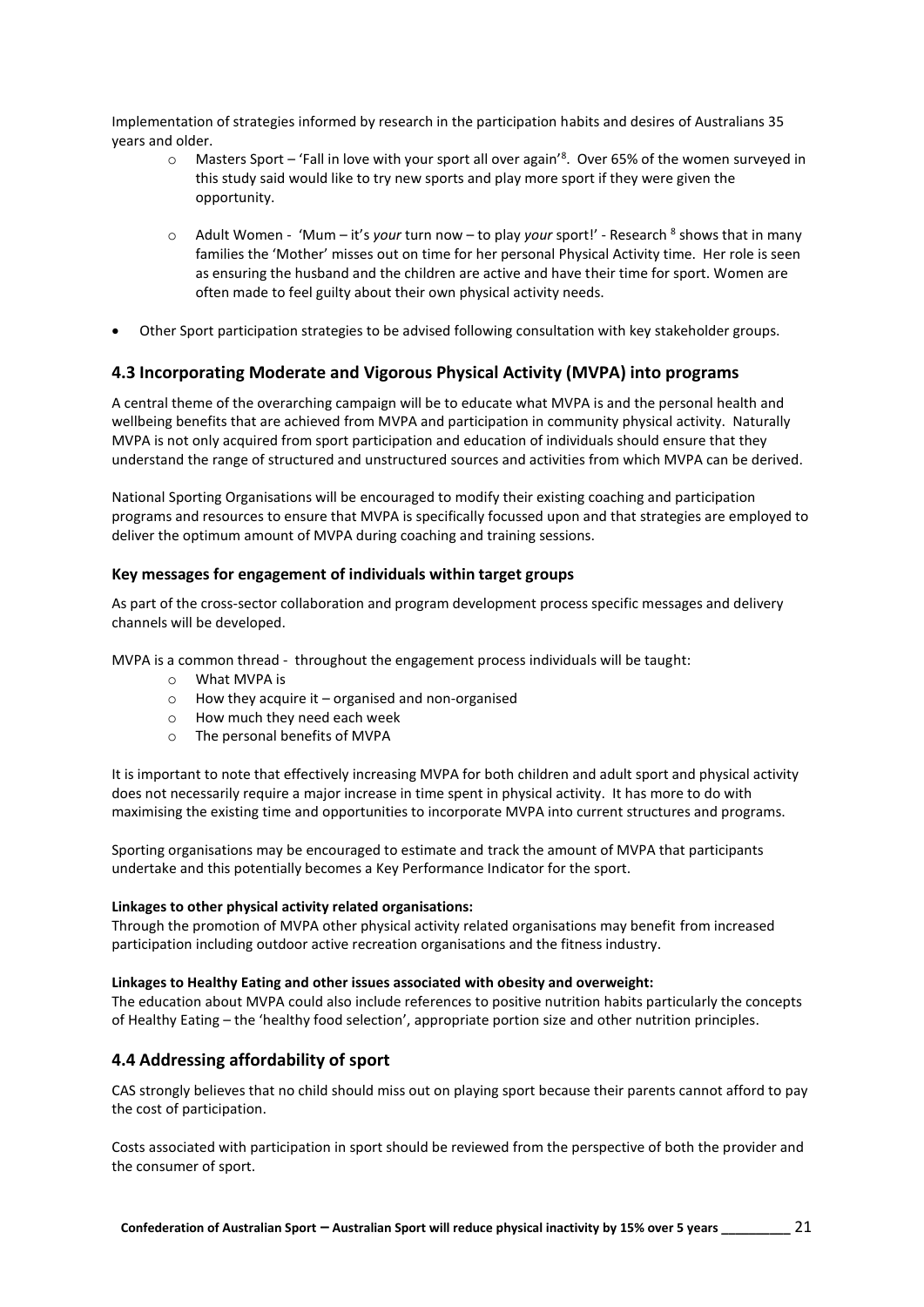CAS is concerned that affordability to play sport is negatively impacting on participation rates, particularly that of children. Many individuals and families struggle to pay for sport participation. Estimates for sport participation for children range from \$1,000-\$5,000 per year taking into account club fees, coaching fees, travel, equipment and competition fees.

The ABS *Information Paper: An Introduction to Socio-Economic Indexes for Areas (SEIFA)* <sup>11</sup> identifies a relationship between the rate of participation in sport and physical recreation and the level of socio-economic disadvantage, with the participation rate increasing with each successive quintile in the index. Of those in the lowest quintile of the index, 63% of people participated in sport or physical recreation activity, while 84% of those in the highest quintile participated.

Steps to reduce the cost of participation for all members of the population need to be investigated and implemented, particularly those from disadvantaged sectors. Measures for consideration may include personal tax deductions, rebates to sporting clubs, subsidies to sporting associations or other equitable measures. A number of Australian States/Territories have trialled voucher or rebate schemes in recent years.

## **4.5 Gaining buy-in from major beneficiaries**

The issue of the physical inactivity and sedentary behaviour of the Australian population is one that impacts almost every sector across the nation.

The 2014 report 'Assessing the benefits of reducing the prevalence of physical inactivity in Australia by 15% by 2018<sup>'2</sup> identifies the following groups as major beneficiaries of the success of this proposal.

#### **Beneficiaries of reducing the prevalence of disease risk factors <sup>2</sup>**

|                        | <b>Governments</b>                                                                                                                                                   | <b>Businesses</b>                                                                                                                                           |                                                                                                                                                                                        |
|------------------------|----------------------------------------------------------------------------------------------------------------------------------------------------------------------|-------------------------------------------------------------------------------------------------------------------------------------------------------------|----------------------------------------------------------------------------------------------------------------------------------------------------------------------------------------|
| $\bullet$<br>$\bullet$ | Reduced health care costs<br>Increased taxation due to<br>increased individual incomes<br>Lower welfare payments<br>(these are not captured in the<br>current model) | Reduced absenteeism<br>Reduced recruitment and<br>training costs associated<br>with replacing staff that die<br>or retire prematurely due to<br>poor health | Increased income<br>Reduced absenteeism from<br>$\bullet$<br>work, home duties and leisure<br>activities<br>Improved quality of life from<br>$\bullet$<br>reduced levels of ill health |

There is an important opportunity to bring the following groups into a discussion about supporting this overall initiative.

- State and Territory Governments are major beneficiaries of a successful reduction in physical inactivity, in particular through reduced health costs and through increased GST revenue.
- Private Health Insurance Companies will benefit progressively from reduced expenditure on health services provided to their clients due to improved personal health status.

### **4.6 Strategy Roll-Out and Evaluation**

#### **Roll-out Timeframe:**

It is proposed that this program would be rolled out over the five financial years from 2016-17 to 2020-21. An interim evaluation report is proposed for Year 3 to inform on progress of achieving the goals of the program and to establish parameters for continuing the program for a further 5 years from 2021-22.

#### **Program Evaluation:**

A formal evaluation of the success of the program is an essential element.

Specific parameters of the evaluation are to be determined but the program will be capable of providing robust data against a number of key criteria. Criteria can also be set against existing policy requirements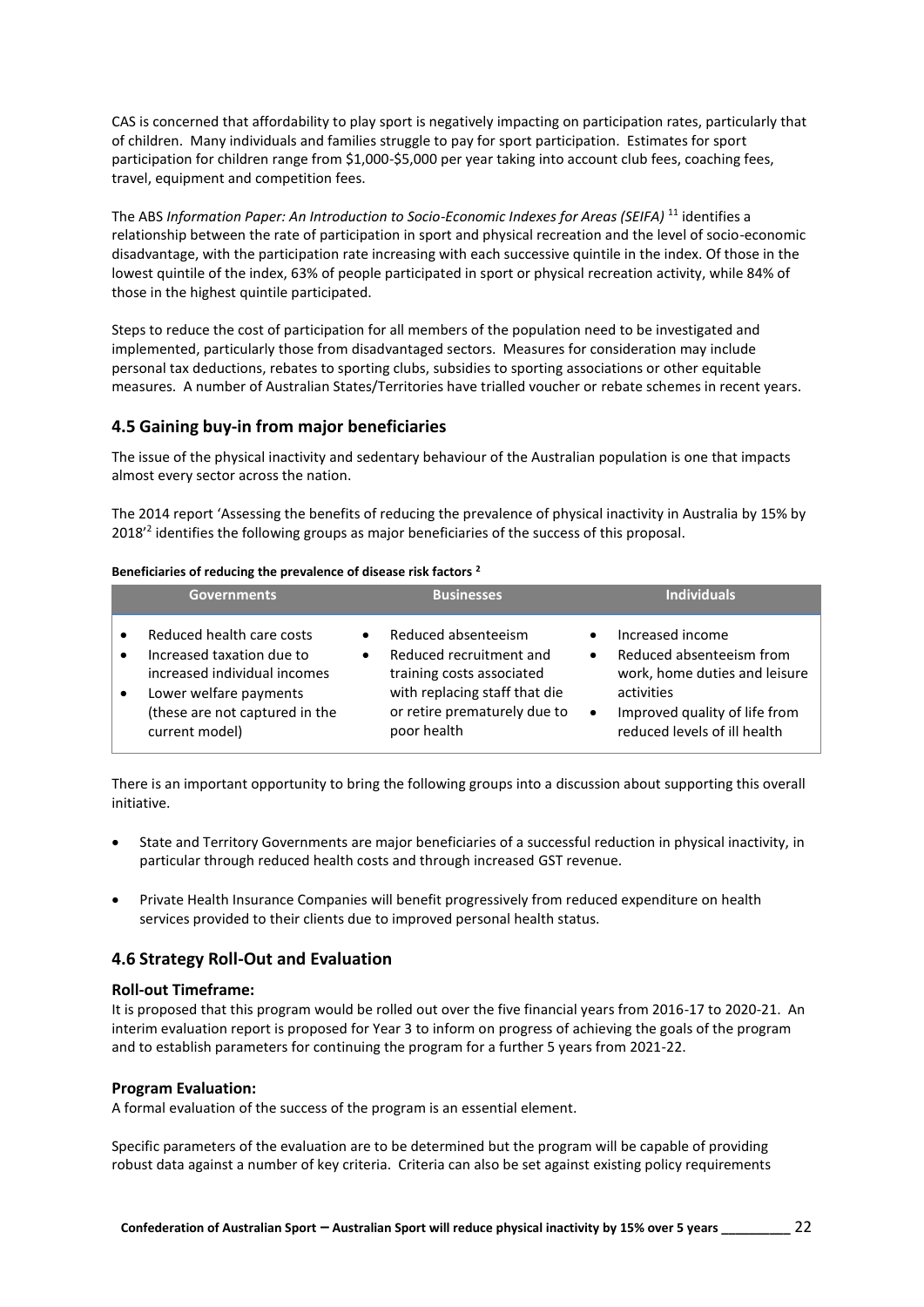within the health portfolio in addition to those of the Education sector through the Australian Curriculum and from the Sport sector through Play.Sport.Australia and 'Sporting Schools'.

Measurable outcomes will include:

- Individuals meeting the National Physical Activity and Sedentary Behaviour Guidelines for MVPA hours
- Number of individuals participating in the program including growth of the community sport network
- Number of MVPA hours delivered
- Number of referrals from Health sector to the sport system outcomes of these referrals
- Number of Health promotion messages delivered, received and acted upon
- Number of teachers in schools with HPE and physical activity teaching skills
- % of school students receiving HPE as required by the Australian curriculum
- Usage of school facilities/community facilities
- Feedback from parents as to home inactivity levels of their children
- Economic impact of the program
- Preliminary estimates of impact of reducing services of the health system including prescription medication

The Australian Government and State/Territory Governments through their departments of Health, Education and Sport will have specific criteria that they will wish to measure from this process. The Evaluation system will be flexible enough to include these criteria.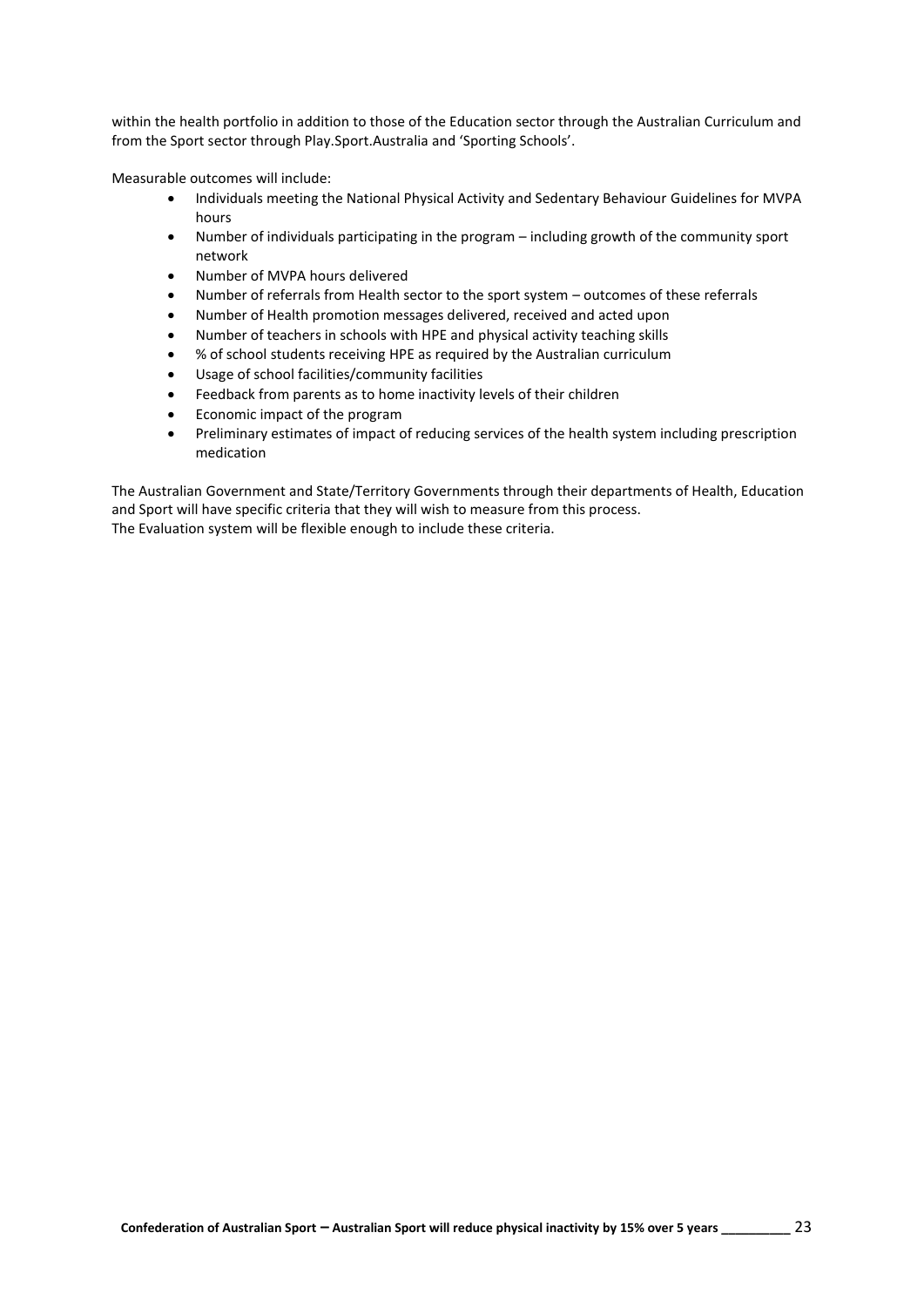# **Section 5: Budget**

## **BUDGET – CROSS-SECTOR 5-YEARS 2016-17 to 2020-21 - In addition to existing funding.**

|    | <b>Strategy</b>                                      | <b>Program Elements</b>                                                                                                                | <b>Funding</b><br>Year 1<br>2016-17     | Year <sub>2</sub><br>2017-18                           | Year <sub>3</sub><br>2018-19                           | Year 4<br>2019-20                                      | Year <sub>5</sub><br>2020-21                           | <b>Total Cost</b><br>\$M |
|----|------------------------------------------------------|----------------------------------------------------------------------------------------------------------------------------------------|-----------------------------------------|--------------------------------------------------------|--------------------------------------------------------|--------------------------------------------------------|--------------------------------------------------------|--------------------------|
|    | Overarching                                          |                                                                                                                                        |                                         |                                                        |                                                        |                                                        |                                                        |                          |
| 1. | <b>Project Coordination</b>                          | Project coordination<br>Facilitating cross-sector<br>$\bullet$<br>consistency                                                          | \$250,000                               | \$250,000                                              | \$250,000                                              | \$250,000                                              | \$250,000                                              | \$1.25M                  |
| 2. | Local<br>Communication and<br>Database tool          | Development of the database tool<br>and deployment                                                                                     | \$250,000                               | Updating $-$<br>monitoring<br>\$100,000                | Updating $-$<br>monitoring<br>\$100,000                | Updating $-$<br>monitoring<br>\$100,000                | Updating $-$<br>monitoring<br>\$100,000                | \$0.65M                  |
| 3. | <b>Program Evaluation</b>                            | Project evaluation - individual<br>sectors plus collective                                                                             |                                         |                                                        | Interim progress<br>\$250,000                          |                                                        | <b>Final Report</b><br>\$1m                            | \$1.25M                  |
|    | Sport sector (as outlined in report section 3.4.3)   |                                                                                                                                        |                                         |                                                        |                                                        |                                                        |                                                        |                          |
| 4. | Planning and<br>coordination                         | Planning and coordination for<br>program delivery - sector-wide and<br>within individual sports                                        | \$250,000                               | Monitoring and<br>update<br>\$100,000                  | Monitoring and<br>update \$100,000                     | Monitoring and<br>update<br>\$100,000                  | Monitoring and<br>update<br>\$100,000                  | \$0.65M                  |
| 5. | Capacity building<br>and professional<br>development | System development and resources<br>as outlined in 3.4.3<br>Support for community club<br>structures via NSOs                          | Establishment<br>\$80m                  | Ongoing<br>support<br>\$80m                            | Ongoing support<br>\$90m                               | Ongoing<br>support<br>\$100m                           | Ongoing<br>support<br>\$110m                           | \$460M                   |
| 6. | <b>Building advocacy</b><br>program                  | Establishment and support for sport<br>advocacy program<br>Ensuring consistency of cross-<br>$\bullet$<br>sector messages and approach | Establishment<br>\$50m                  | Ongoing<br>support<br>\$50m                            | Ongoing support<br>\$50 <sub>m</sub>                   | Ongoing<br>support<br>\$50m                            | Ongoing<br>support<br>\$50m                            | \$250M                   |
| 7. | Assessment of<br>facility and<br>equipment needs     | Assess the requirements for<br>upgraded or new facilities to meet<br>growth in demand                                                  | Assessment and<br>commencement<br>\$25m | \$50m to<br>supplement<br>existing Facility<br>budgets | \$50m to<br>supplement<br>existing Facility<br>budgets | \$50m to<br>supplement<br>existing Facility<br>budgets | \$50m to<br>supplement<br>existing Facility<br>budgets | \$225M                   |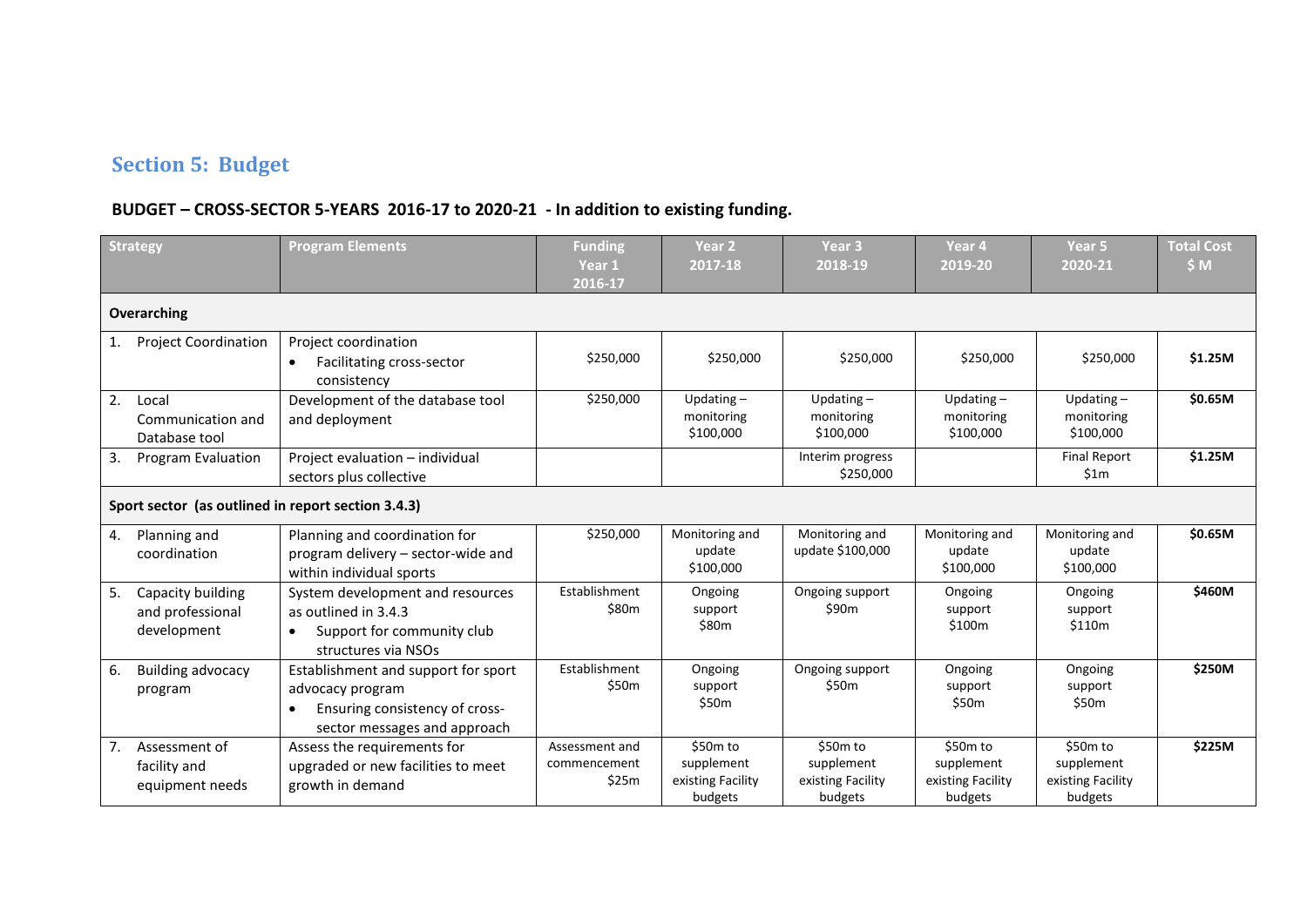| Affordability of<br>8.<br>Participation                                            | Investigate ways to minimise the<br>$\bullet$<br>cost of participation, for clubs<br>families and low income<br>Establish a Social Inclusion Fund<br>$\bullet$                 | Assessment and<br>establishment<br>\$50m                                              | Ongoing<br>contribution<br>\$60m                                                                    | Ongoing<br>contribution<br>\$70m                                                            | Ongoing<br>contribution<br>\$80m                                                          | Ongoing<br>contribution<br>\$90m                                                           | \$350M   |
|------------------------------------------------------------------------------------|--------------------------------------------------------------------------------------------------------------------------------------------------------------------------------|---------------------------------------------------------------------------------------|-----------------------------------------------------------------------------------------------------|---------------------------------------------------------------------------------------------|-------------------------------------------------------------------------------------------|--------------------------------------------------------------------------------------------|----------|
| Education sector (as outlined in report section 3.4.2)                             |                                                                                                                                                                                |                                                                                       |                                                                                                     |                                                                                             |                                                                                           |                                                                                            |          |
| 9. Research                                                                        | Conduct research into HPE staffing<br>gaps - Identification of staffing needs                                                                                                  | \$200,000                                                                             |                                                                                                     |                                                                                             |                                                                                           |                                                                                            | \$0.2M   |
| 10. Building the capacity<br>of current and future<br>teaching staff               | Recruitment of HPE teachers<br>Newly recruited HPE teachers<br>$\bullet$                                                                                                       | To be informed by<br>above staffing<br>research                                       | Initial tranche<br>500 teachers @<br>\$80,000=\$40m                                                 | Second tranche<br>500 teachers @<br>$$80,000 = $40m$                                        | Third tranche<br>500 staff @<br>\$82,000=\$41m                                            | Fourth tranche<br>500 teachers @<br>$$84,000 = $42m$                                       | \$163M   |
|                                                                                    | Re-deployment of existing teachers<br>Cost of re-training teachers<br>$\bullet$                                                                                                | To be informed by<br>above staffing<br>research                                       | Estimate 2,000<br>teachers @<br>\$20,000=\$40m                                                      | 2,000 teachers @<br>$$20,000 = $40m$                                                        | 2,000 teachers<br>@ \$22,000 =<br>\$44m                                                   | 2,000 teachers<br>@ \$22,000 =<br>\$44m                                                    | \$168M   |
|                                                                                    | Professional development of existing<br>teachers<br>Course development, resource<br>$\bullet$<br>development<br>$\bullet$<br>Course roll-out                                   | Program &<br>resource dev cost<br>\$500,000<br>Cost of program<br>roll-out \$350,000  | Cost of program<br>roll-out Year 2<br>\$350,000<br>Aim-2500 schools<br>each year to<br>reach 10,000 | Monitoring,<br>evaluation/<br>modifications<br>and retraining of<br>presenters<br>\$400,000 | Cost of program<br>roll-out Year 4.<br>Support and<br>training<br>presenters<br>\$350,000 | Cost of program<br>roll-out Year 5.<br>Support and<br>training<br>presenters.<br>\$350,000 | \$2.3M   |
|                                                                                    | Mentoring of HPE staff -<br>Identify and enlist Mentors<br>$\bullet$<br>Required for re-trained staff and<br>$\bullet$<br>recent HPE graduates                                 | Program &<br>resource dev cost<br>\$500,000<br>Cost of program<br>roll-out \$350,000  | Implementation<br>budget to be<br>determined<br>Est \$10m per year                                  | Implementation<br>budget to be<br>determined<br>Est \$10m                                   | Implementation<br>budget to be<br>determined<br>Est \$10m                                 | Implementation<br>budget to be<br>determined<br>Est \$10m                                  | \$40.85M |
|                                                                                    | Recruitment of Sport/Physical<br>Activity Coaches for Co-curricular<br>Sport/ Physical Activity<br>Newly recruited coaches                                                     | Needs yet to be<br>determined                                                         |                                                                                                     |                                                                                             |                                                                                           |                                                                                            |          |
| 11. Engagement of<br>School Principals as<br><b>Physical Activity</b><br>Advocates | Development of information package<br>and tools to promote the value of<br>Physical Activity to school staff<br>members (teachers) and the parents<br>of the school's students | Program &<br>resource dev cost?<br>\$500,000<br>Cost of program<br>roll-out \$350,000 | Cost of program<br>roll-out Year 2<br>\$350,000<br>2500 schools<br>each year to<br>reach 10,000     | Monitoring,<br>evaluation/<br>modifications<br>and retraining of<br>presenters<br>\$400,000 | Cost of program<br>roll-out Year 4.<br>Support and<br>training<br>presenters<br>\$350,000 | Cost of program<br>roll-out Year 5.<br>Support and<br>training<br>presenters.<br>\$350,000 | \$2.3M   |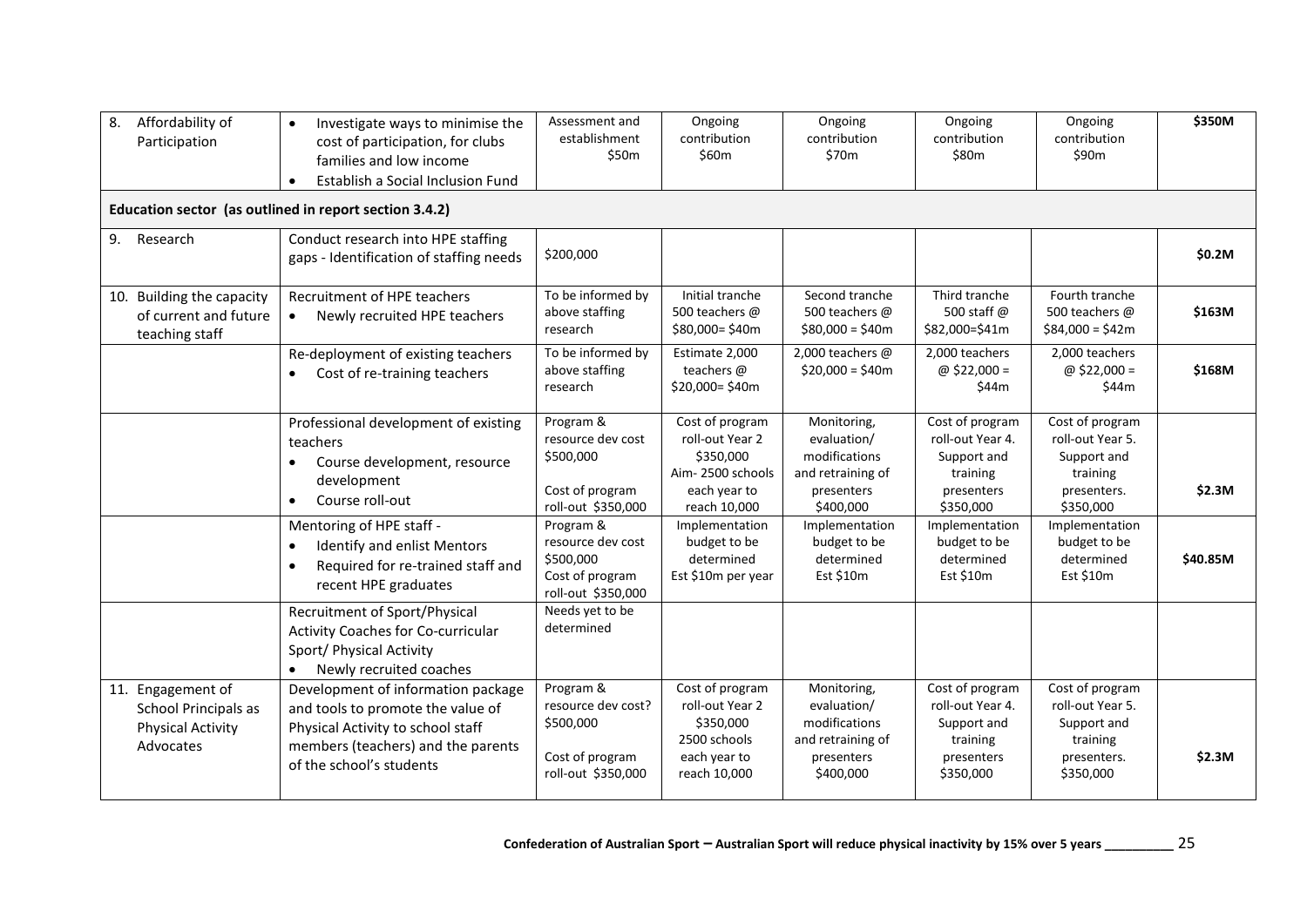| 12. Maximising the use<br>of School Sporting<br>and other facilities | Assessment of the broader use of<br>school facilities by local community<br>groups, particularly sport<br>Program development and risk<br>$\bullet$<br>assessment and roll-out                                                                   | Course & resource<br>development<br>\$500,000                                                              | Program Year 2<br>Training and<br>supporting<br>presenters<br>\$500,000 | Monitoring,<br>evaluation and<br>retraining of<br>presenters<br>\$350,000                   | Support and<br>training<br>presenters.<br>\$200,000                                       | Support and<br>training<br>presenters.<br>\$200,000                                        | \$1.75M    |
|----------------------------------------------------------------------|--------------------------------------------------------------------------------------------------------------------------------------------------------------------------------------------------------------------------------------------------|------------------------------------------------------------------------------------------------------------|-------------------------------------------------------------------------|---------------------------------------------------------------------------------------------|-------------------------------------------------------------------------------------------|--------------------------------------------------------------------------------------------|------------|
| 13. Community<br>Development and<br><b>Capacity Building</b>         | Education and engagement of<br>Parents - to get children active<br>Recommend on strategies that<br>$\bullet$<br>parents could use<br>Capacity building of school parents<br>$\bullet$<br>and friends - targeting parents as<br>potential coaches | Course & resource<br>development.<br>Included in 12.<br>above<br>Course & Training<br>manuals<br>\$300,000 | Cost of program<br>roll-out Year 2<br>\$200,000                         | Evaluation/Modifica<br>tions. Retraining.<br>\$200,000                                      | Cost of program<br>roll-out Year 4<br>\$200,00                                            | Cost of program<br>roll-out Year 5<br>\$200,000                                            | \$1.1M     |
| Health sector (as outlined in report section 3.4.4)                  |                                                                                                                                                                                                                                                  |                                                                                                            |                                                                         |                                                                                             |                                                                                           |                                                                                            |            |
| 14. Planning and<br>coordination                                     | Identification of Health promotion<br>issues, organisations and messages to<br>be delivered through the system<br>Reporting system for<br>$\bullet$<br>tracking referrals made                                                                   | Program scoping &<br>resource dev cost<br>\$500,000<br>Cost of program<br>roll-out \$350,000               | Cost of program<br>roll-out Year 2<br>\$350,000                         | Monitoring,<br>evaluation/<br>modifications<br>and retraining of<br>presenters<br>\$400,000 | Cost of program<br>roll-out Year 4.<br>Support and<br>training<br>presenters<br>\$350,000 | Cost of program<br>roll-out Year 5.<br>Support and<br>training<br>presenters.<br>\$350,000 | \$2.3M     |
| 15. Building advocacy<br>program                                     | Build advocacy program for the<br>health sector to ensure<br>understanding and support of the key<br>program principles.                                                                                                                         | Program &<br>resource<br>development<br>\$1m                                                               | Program Year 2<br>\$1m                                                  | Monitoring,<br>evaluation<br>\$1m                                                           | Program Year 4<br>\$1m                                                                    | Program Year 5<br>incl Program<br>evaluation<br>\$1m                                       | \$5.0M     |
| 16. Program promotion<br>and advertising                             | Multi-media promotion of the overall<br>preventative health program - using<br>cross-sector advertising and<br>promotion                                                                                                                         | \$20m                                                                                                      | \$22m                                                                   | \$24m                                                                                       | \$24m                                                                                     | \$25m                                                                                      | \$115M     |
| <b>TOTAL</b>                                                         |                                                                                                                                                                                                                                                  | \$231.15M                                                                                                  | \$355.20M                                                               | \$377.45M                                                                                   | \$403.7M                                                                                  | \$425M                                                                                     | \$1,792.5M |

**Note: Although allocations are shown against specific sectors the benefits and access will be available across the 3 sectors.**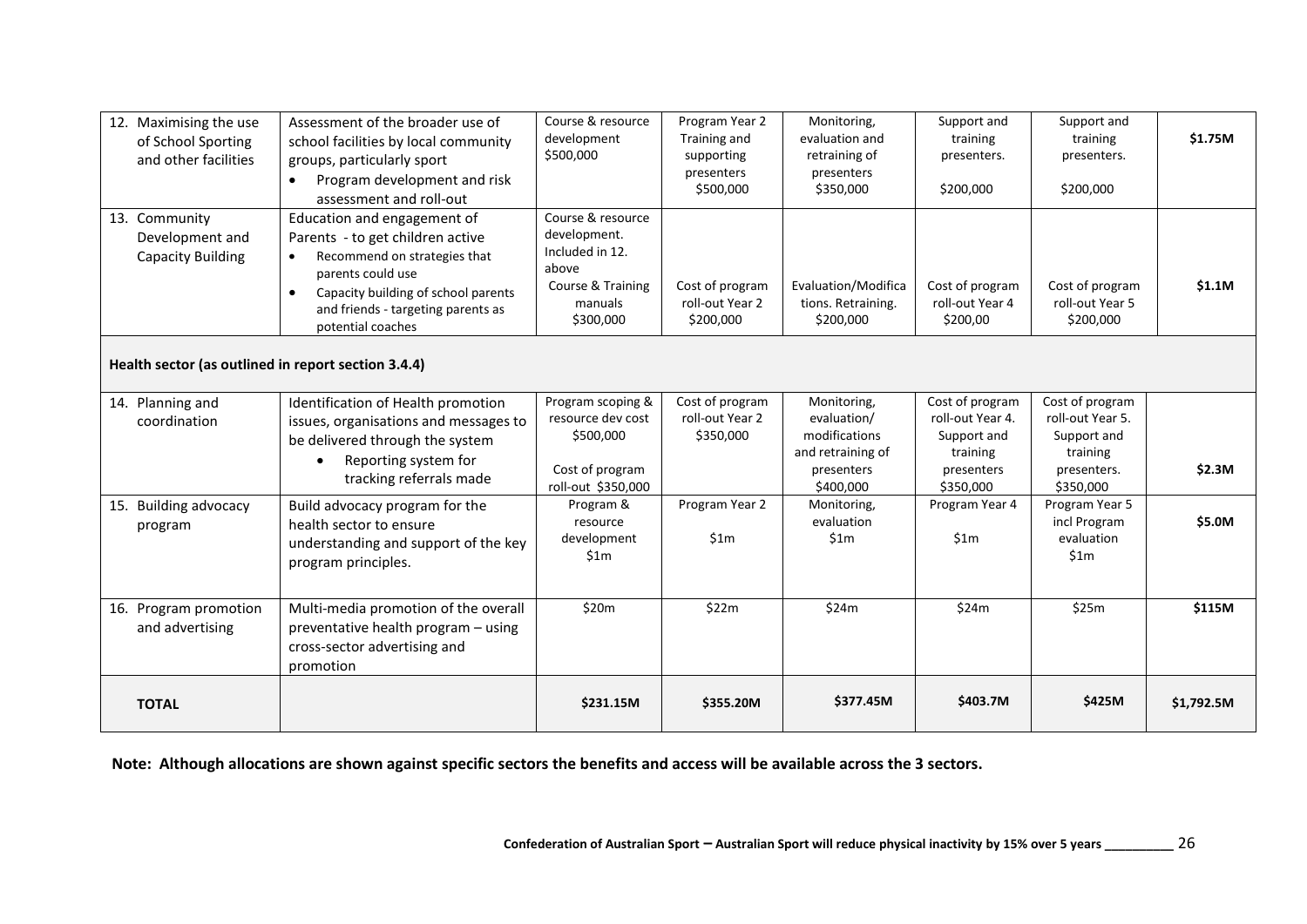# **Section 6: Collaborating Organisations**

The following organisations have expressed support for the overarching principles contained in this proposal and will participate in discussions about their organisation's further involvement in the subsequent planning and implementation phase.

(tbc) indicates an understanding and agreement in principle with a further commitment possible once more concrete details are provided and assessed.

Time constraints have prevented broader consultation at this stage.

| <b>Sport</b>                                                                                                                                                                                                                                                                                                                                                                                                                      | <b>Health</b>                                                                                                                                                                                                                                                                                                                                                                                                                                                                                                                              | <b>Education</b>                                                                                                                                                                                                                                                                                                                                                                                                                                                                                                                                                                                                                                                                         |
|-----------------------------------------------------------------------------------------------------------------------------------------------------------------------------------------------------------------------------------------------------------------------------------------------------------------------------------------------------------------------------------------------------------------------------------|--------------------------------------------------------------------------------------------------------------------------------------------------------------------------------------------------------------------------------------------------------------------------------------------------------------------------------------------------------------------------------------------------------------------------------------------------------------------------------------------------------------------------------------------|------------------------------------------------------------------------------------------------------------------------------------------------------------------------------------------------------------------------------------------------------------------------------------------------------------------------------------------------------------------------------------------------------------------------------------------------------------------------------------------------------------------------------------------------------------------------------------------------------------------------------------------------------------------------------------------|
| <b>National Sporting</b><br>$\bullet$<br>Organisations (50)<br>Australian Olympic<br>Committee (AOC)<br><b>Confederation of Australian</b><br>Sport (CAS)<br><b>Australian Sporting Goods</b><br>$\bullet$<br><b>Association (ASGA)</b><br>Sport Australia Hall of Fame<br>(SAHOF)<br><b>Council of Australian Sport</b><br>$\bullet$<br>and Recreation Officials<br>$(CASRO) - tbc$<br>Fitness Australia (tbc)<br>ClubsNSW (tbc) | <b>National Heart Foundation</b><br>$\bullet$<br><b>Australian Medical Association</b><br>$\bullet$<br>(AMA)<br>Active Healthy Kids Australia<br>$\bullet$<br>(AHKA)<br><b>Australian Drug Foundation</b><br>$\bullet$<br>Australian Cancer Council (tbc)<br>$\bullet$<br>Diabetes Australia<br>$\bullet$<br>National Stroke Foundation<br>$\bullet$<br>Alzheimer's Australia<br>$\bullet$<br>Arthritis Australia<br>$\bullet$<br>Mental Health Council of<br>$\bullet$<br>Australia<br>Private Healthcare Australia<br>$\bullet$<br>(tbc) | <b>Australian Primary Principals</b><br>$\bullet$<br><b>Association (APPA)</b><br><b>Australian Secondary Principals</b><br>$\bullet$<br><b>Association (ASPA)</b><br>Association of Heads of<br>$\bullet$<br>Independent Schools Australia<br>(AHISA)<br>Catholic Secondary Principals<br>$\bullet$<br>Association<br>Australian Council of Health,<br>$\bullet$<br>Physical Education and<br><b>Recreation (ACHPER)</b><br>School Sport Australia<br>$\bullet$<br><b>Australian University Sport</b><br>$\bullet$<br><b>National Parents and Citizens</b><br>$\bullet$<br>Groups (tbc)<br>- Australian Council of State<br><b>School Organisations</b><br>- Australian Parents Council |
| Relevant organisations not yet<br>engaged:<br><b>Australian Sports Commission</b><br>Australian Paralympic<br>$\bullet$<br>Committee                                                                                                                                                                                                                                                                                              | Relevant organisations not yet<br>engaged:<br>Pharmacy Guild of Australia<br>$\bullet$<br>Kidney Health Australia<br>$\bullet$<br>National Asthma Council<br>$\bullet$<br>Australia<br>Australian Physiotherapy<br>$\bullet$<br>Association<br><b>Exercise and Sports Science</b><br>$\bullet$<br>Australia<br><b>State and Territory</b><br>$\bullet$<br>Departments of Health                                                                                                                                                            | Relevant organisations not yet<br>engaged:<br>State/Territory Departments of<br>Education                                                                                                                                                                                                                                                                                                                                                                                                                                                                                                                                                                                                |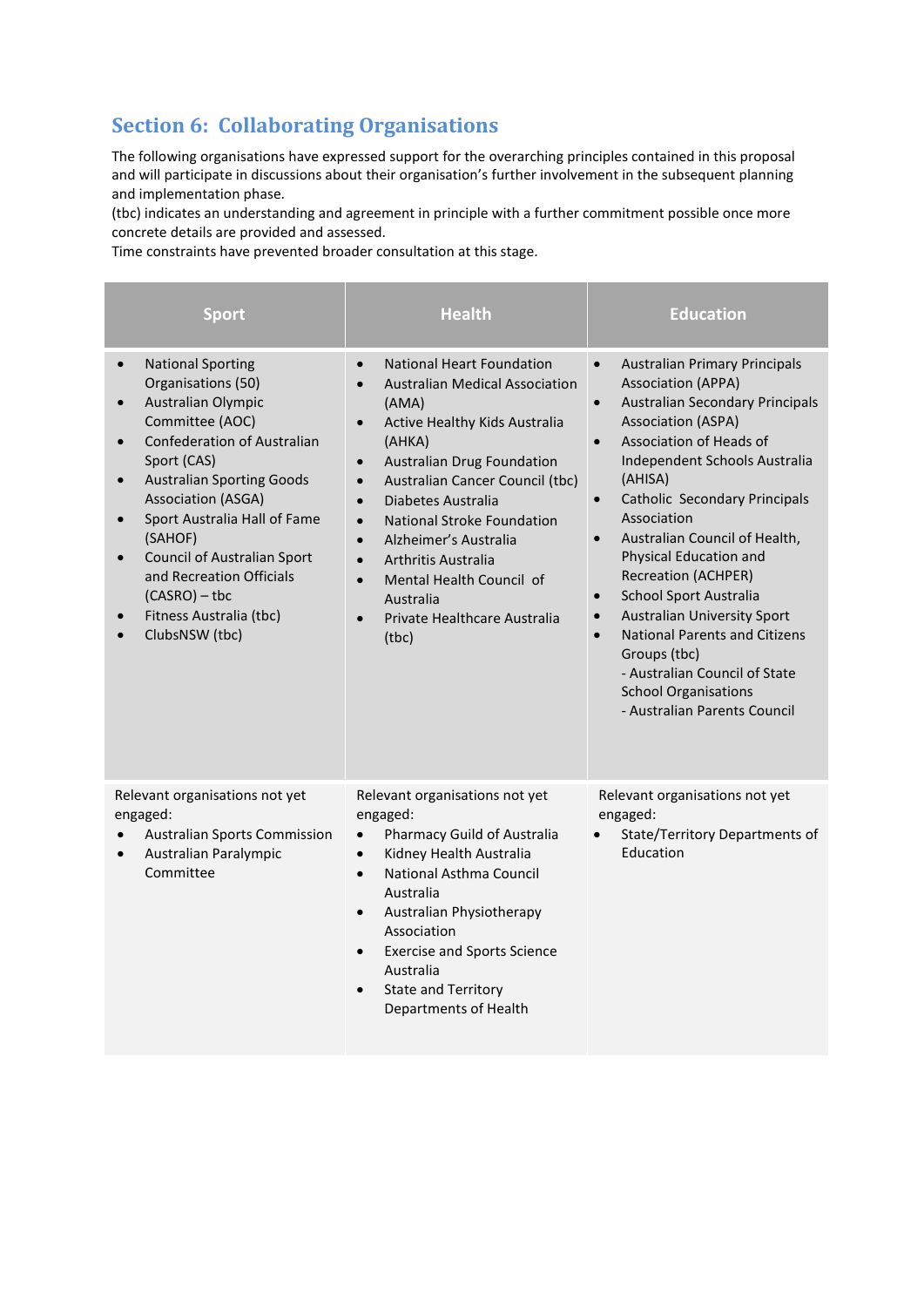## **References**

- 1. Ananthapavan J, Magnus A, Moodie M, (2014) *The health and economic value of prevention: Assessing the benefits of reducing the prevalence of physical inactivity in Australia*. Prepared for the Confederation of Australian Sport by Deakin Health Economics. Melbourne, September 2014.
- 2. Australian Bureau of Statistics (2010). *Involvement in organised sport and physical activity* 2010, Cat. No. 6285.0 April 2010, Canberra, Australian Bureau of Statistics.
- 3. Australian Bureau of Statistics (2012). *Participation in Sport and Physical Recreation, Australia, 2011-12,* Cat. No. 4177.0. Canberra, Australian Bureau of Statistics.
- 4. Australian Bureau of Statistics (2012) *Children's Participation in Sport and Leisure Time Activities, 2003 – 2012.* Cat no: 4901.0.55.001
- 5. Australian Government Department of Health (2014). *Australian Physical Activity and Sedentary Behaviour Guidelines*, Canberr[a www.health.gov.au/internet/main/publishing.nsf/Content/pasb](http://www.health.gov.au/internet/main/publishing.nsf/Content/pasb)
- 6. Australian Sports Commission (2013) *Market Segmentation for Sport Participation;* ASC Research Canberra
- 7. Australian Sports Commission (2013) *Market Segmentation for Sport Participation: Children 5-13 years old*; ASC Research - Canberra
- 8. Committee of Australian Sport and Recreation Officials (2012) *Exercise, Recreation and Sport Survey 2011 ERASS* (CASRO, Canberra, 2012)
- 9. Confederation of Australian Sport (2013). *Retaining the Membership of Women in Sport*, Canberra, 2013.
- 10. Confederation of Australian Sport (2014). *Maximising the Potential of Australian Sport*, Canberra, 2014.
- 11. Australian Bureau of Statistics (2008c) *Information Paper: An Introduction to Socio-Economic Indexes for Areas (SEIFA)*, 2006 (cat. no. 2039.0).
- 12. Australian Bureau of Statistics (2013). *National Health Survey 2011-12*, Cat. No. 4364.0. Canberra, Australian Bureau of Statistics.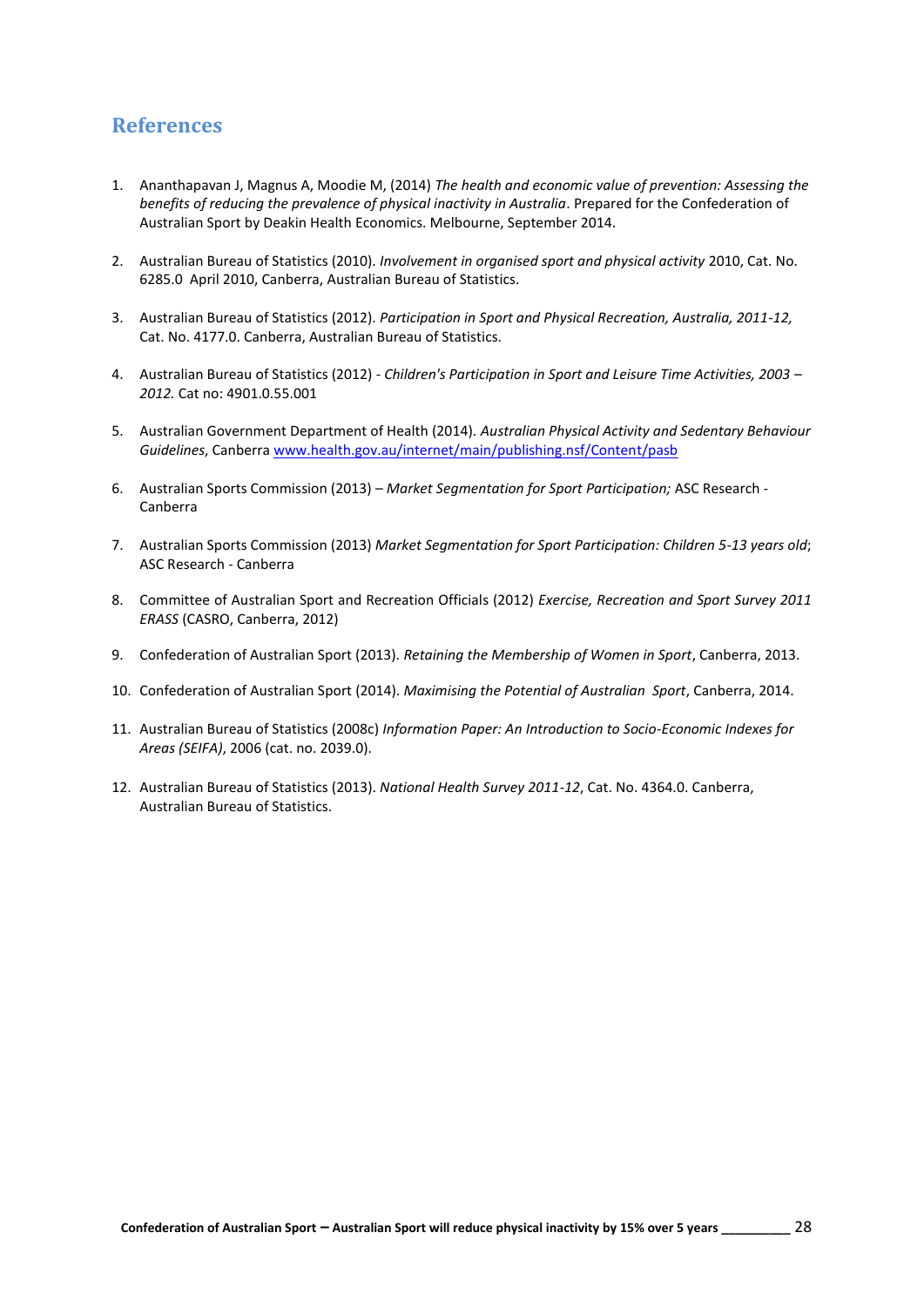## **Appendices**

## **Appendix A: Communique from the Education Sector working group**

### **Communique:** *Improving Children's Personal Health and Wellbeing - 29 October 2015*

*Through ongoing collaboration we have developed a strategy that identifies the investment required to enable our young people to make better informed and positive choices about their health, wellbeing and physical activity.*

*The collective focus and response of government, business, community groups and organisations is required to work with families and schools to address the growing trend of less active young people.*

*Positive action from health, community services, education, media and sporting organisations can lead the way to improving our young people's health.*

*While funding to support initiatives and culture change is required, not all change is funding related. We need a mind shift of thinking to identify other ways to build capacity of our community to engage young people in being active and healthy.*

*All primary teachers must graduate with the skills, competence and confidence to teach the Health/PE curriculum if we want our students to be better informed, healthy, active citizens. Ongoing provision of professional mentoring is required for existing teachers. Secondary schools have a central role in ensuring student engagement and participation in physical activity continues and it is important to have HPE specialists teaching all HPE classes.*

*Collaboration with government, community and other organisations regarding the development and use of facilities and resources for physical activities is essential. These collaborations must be enhanced, strengthened and/or developed.*

*Parenting information and programs that assist parents and provide them with the knowledge of the benefits of physical activity should be developed.*

*This is a call for all to respond now and join the coalition of Improving Children's Personal Health and Wellbeing Strategy to boost the physical activity and wellbeing of young Australians.*

Australian Primary Principals Association (APPA) Australian Secondary Principals Association (ASPA) Association of Heads of Independent Schools Australia (AHISA) Australian Council for Health, Physical Education and Recreation (ACHPER) School Sport Australia (SSA) Active Healthy Kids Australia (AHKA) Tennis Australia (representing National Sporting Organisations) Confederation of Australian Sport (CAS)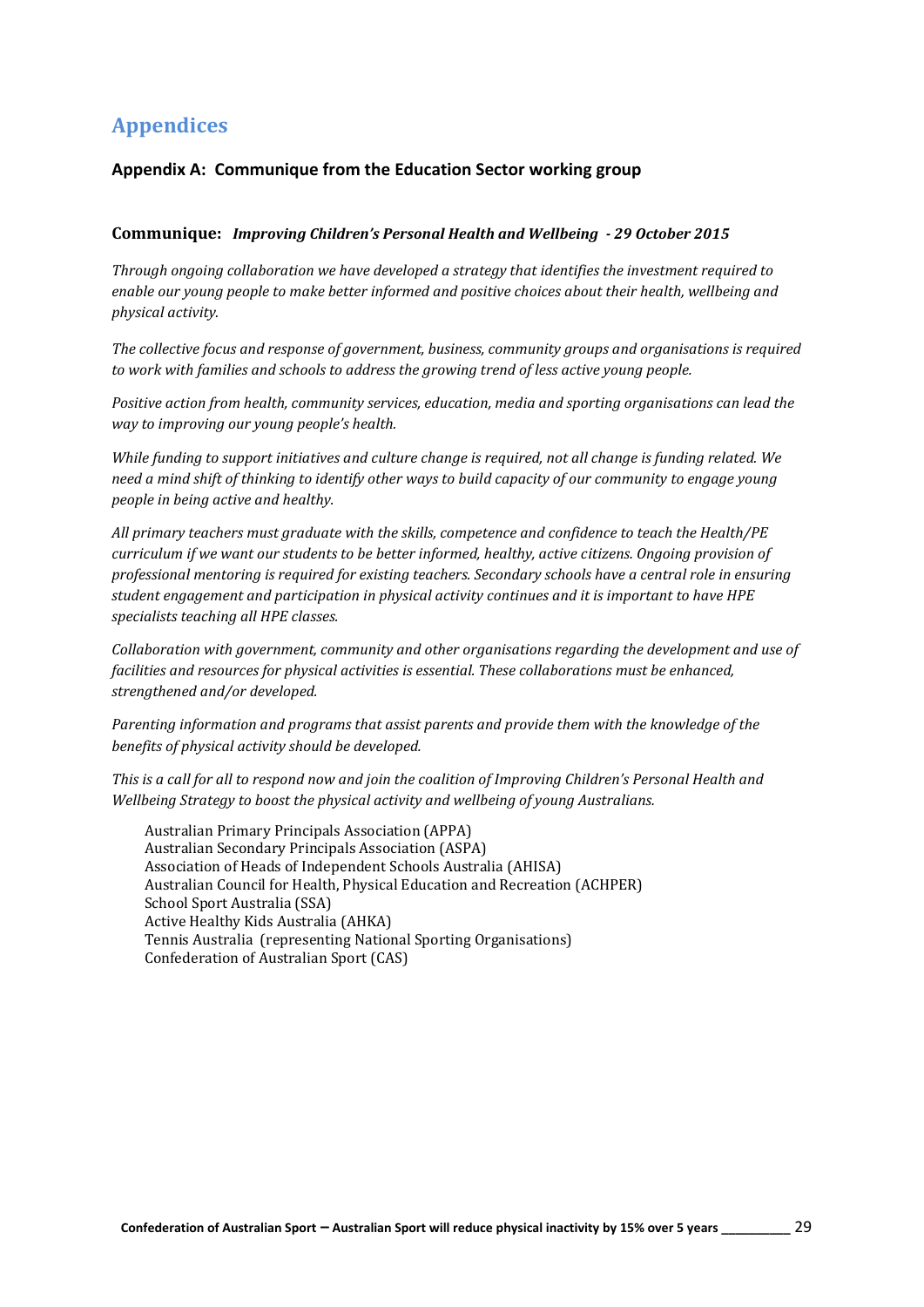## **APPENDIX B: Australian Health Organisations – Potential to benefit from the 3-sector collaboration and decreased physical inactivity**

| <b>Organisation</b>                   | <b>Name of Health Program</b>                                        | <b>Key Themes</b>                                                                                                                                                                                                                                                                                                            | <b>Desired Outcomes</b>                                                                                                                                                                                                                                                                                                                                                                                             |
|---------------------------------------|----------------------------------------------------------------------|------------------------------------------------------------------------------------------------------------------------------------------------------------------------------------------------------------------------------------------------------------------------------------------------------------------------------|---------------------------------------------------------------------------------------------------------------------------------------------------------------------------------------------------------------------------------------------------------------------------------------------------------------------------------------------------------------------------------------------------------------------|
| <b>Active Healthy Kids Australia</b>  | Report Card on Physical<br>Activity for Children and<br>Young People | Research and awareness of:<br>$\bullet$<br>$\circ$ Required quality and quantity of<br>Physical activity for children<br>o Criteria for assessing successful<br>delivery of physical activity in the<br>school system<br>Providing a physical environment<br>$\circ$<br>and facilities to encourage sport<br>and active play | Higher levels of curricular and co-curricular physical activity<br>in schools<br>Higher levels of sport participation in schools<br>Greater access to qualified HPE teachers in schools<br>Greater encouragement of active play in schools<br>Reduction in sedentary behaviour of children at school<br>Greater access to facilities and equipment to support and<br>encourage organised and non-organised activity |
| <b>Alzheimer's Australia</b>          | <b>Brain Matters</b>                                                 | Physical activity<br>$\bullet$<br>Social Inclusion<br>Awareness and understanding                                                                                                                                                                                                                                            | Reduced number of those impacted by dementia<br>$\bullet$<br>Delaying the on-set of dementia<br>$\bullet$<br>Creating 'Dementia Friendly Communities'<br>$\bullet$                                                                                                                                                                                                                                                  |
| <b>Arthritis Australia</b>            | Vision - to improve the<br>quality of life and relieve pain          | Awareness and understanding of<br>available treatment<br>Physical activity - flexibility, muscle<br>$\bullet$<br>strengthening, low weight bearing<br>Prevention of Sports Injuries                                                                                                                                          | Reduction and prevention of sports injuries, particularly<br>$\bullet$<br>sports joint injury<br>Establishment of accredited provider network for quality<br>$\bullet$<br>delivery of appropriate exercise for arthritis sufferers.<br>Delaying the onset of arthritis<br>$\bullet$<br>Minimising the pain and degree of incapacitation caused by<br>arthritis<br>Awareness of the risk factors and early detection |
| <b>Australian Drug Foundation</b>     | Good Sports                                                          | Reduction in binge drinking in sport<br>$\bullet$<br>Creating family friendly club<br>$\bullet$<br>environments                                                                                                                                                                                                              | Behavioural change achieved at Community sporting clubs<br>$\bullet$<br>Reduced binge drinking<br>$\circ$<br>Family friendly environment at Good Sports Clubs<br>$\circ$                                                                                                                                                                                                                                            |
| <b>Australian Medical Association</b> | Referrals from GPs and<br><b>Medical Professionals</b>               | Physical activity<br>$\bullet$<br>Social engagement                                                                                                                                                                                                                                                                          | Obtaining the range of general and specific health and<br>personal wellbeing benefits.<br>Creating awareness and delaying/preventing the onset of<br>potential medical conditions<br>Building relationships and trust between Doctor and<br>patient                                                                                                                                                                 |